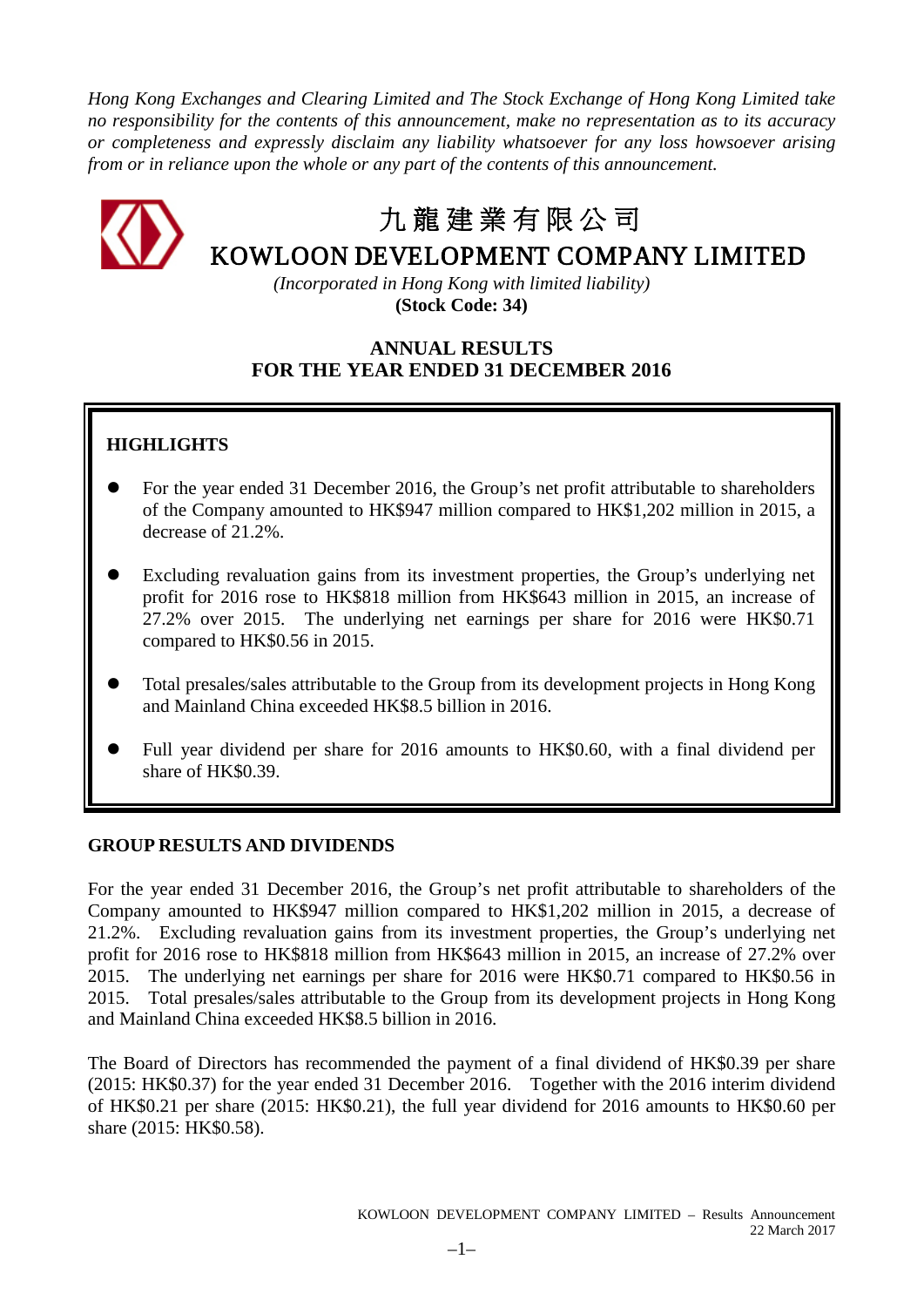The final dividend will be payable on Wednesday, 5 July 2017 to shareholders whose names appear on the Register of Members of the Company on Tuesday, 20 June 2017, subject to the approval of shareholders at the 2017 Annual General Meeting.

# **MARKET OVERVIEW AND BUSINESS REVIEW**

In Hong Kong, the recovery in the residential property market since the second quarter of 2016 was solid, with overall transaction volumes picking up substantially in the second half of 2016, up over 70% from the first half of 2016 and transacted prices also rising gradually, up 11% in December 2016 from the lows in the first quarter of 2016. The strong rebound in the transaction volumes in the second half of 2016 has been particularly evident in the primary residential market, rising 98% from the first half of 2016, which has benefitted from improving market sentiment and prevailing low interest rates together with the incentive schemes offered by property developers to boost their property sales.

In Mainland China, the strong revival in the housing market since the start of 2016 has been largely seen in the first-tier and some of the second-tier cities, where the housing prices have been rising rapidly and the rate of increase in the transacted prices exceeded the Central Government's directive for the property market, that is, to maintain a healthy and stable development. As a result, additional restrictive measures on the property market have been imposed. After imposition of various cooling measures sequentially, both transacted prices and transaction volumes have slowed considerably. Therefore, the purchasing power is expected to shift to those cities with no home-buying restrictions. This would benefit some of the third- and fourth-tier cities.

In Macau, following a two-year downturn, overall housing activity saw a strong rebound in 2016, average transacted residential property prices rising over 20% in the second half of 2016 from the trough in the first half and more importantly, the residential transaction volumes in 2016 surging remarkably, up an average of 70% following a decline of 37% and 22% in 2014 and 2015 respectively.

# *Development Property Sales*

In Hong Kong, the Group obtained the occupation permits for Upper West and South Coast, its 100%-owned development projects in Tai Kok Tsui and Aberdeen, in February and November 2016 respectively, with all residential units at Upper West and over 93% residential units at South Coast being sold so far. Total attributable sales proceeds from all the Group's development projects currently for sale amounted to approximately HK\$1.7 billion in 2016.

In Mainland China, the Group actively launched additional residential units for presale/sale for the year under review. They were well received by the market, particularly the Group's 49%-owned development project in Tianjin, City Plaza which alone generated attributable presales exceeding RMB3 billion in 2016. Total attributable presales/sales proceeds from all the Group's development projects, among others, the joint venture project in Foshan, a 49%-owned project in Tianjin and a 60% interest project in Huizhou, amounted to approximately RMB6.3 billion (approximately HK\$7.1 billion) in 2016.

In Macau, the topping-out of the superstructure work of the Lotes  $T + T1$  development project (La Marina) was completed in the fourth quarter of 2016 and the façade and interior fitting-out works are being expedited. For the year under review, the Group did not launch any presales/sales in Macau and therefore no sales were recorded for 2016.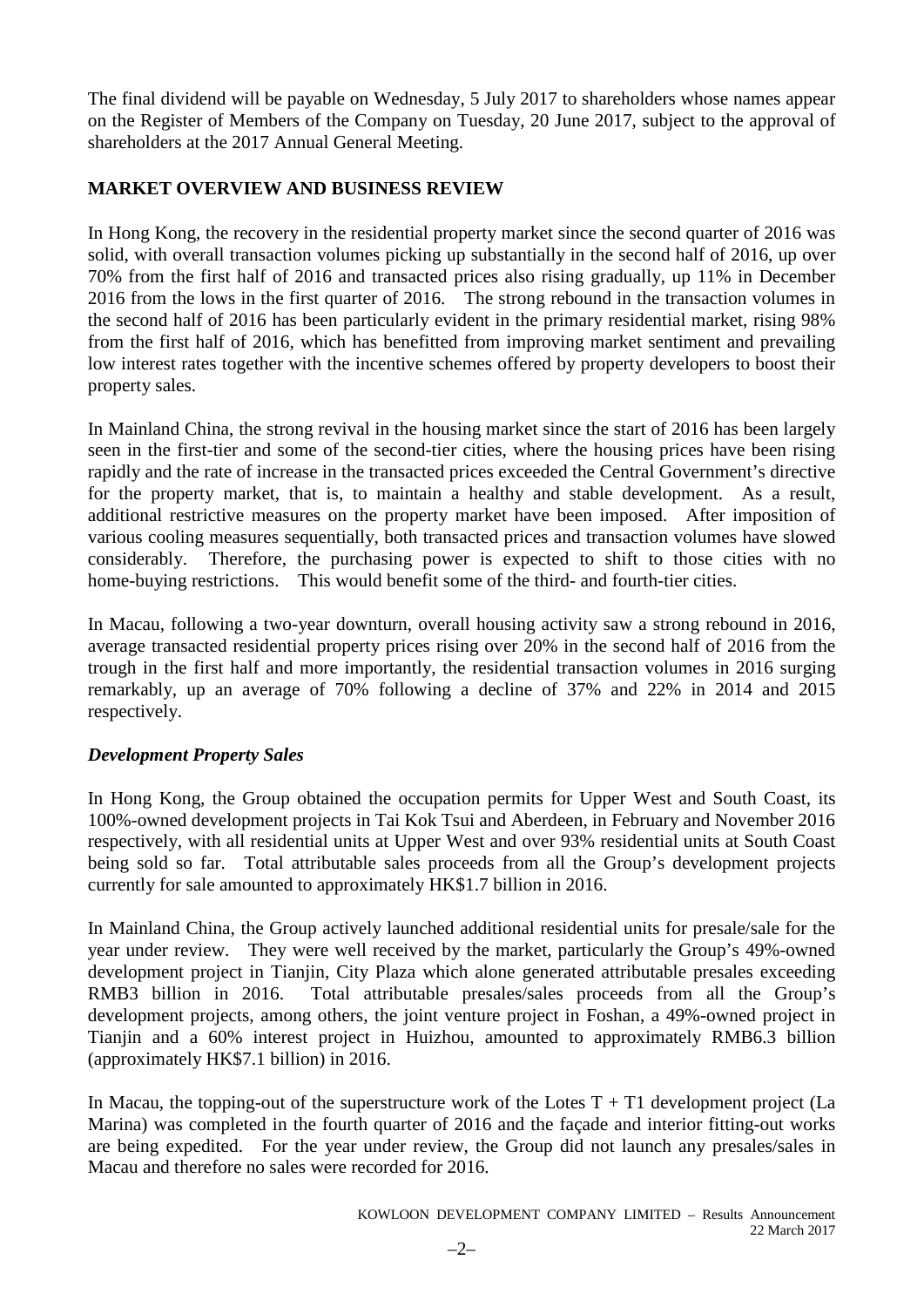With respect to the Lote P development project (Pearl Horizon) in Macau, Polytex Corporation Limited ("PCL"), the registered owner of the property of the project and a wholly-owned subsidiary of the ultimate holding company of the Company, has applied to the Courts of Macau to claim for compensation of time. If the applications are ultimately declined, the Macau Government would have a right to resume the land without any compensation to the owner of the land. Nevertheless, based on the opinions provided by the Group's legal counsel, PCL has strong legal grounds to obtain confirmation from the Courts of Macau that the administrative delays had been caused by the relevant government authorities and therefore PCL is entitled to obtain compensation of time to enable it to complete the project. Currently, the Group is still awaiting hearing dates to be fixed by the Courts of Macau for the legal proceedings.

# *Property Development*

In Hong Kong, following the Group's appeal against the land premium assessed for Tseung Kwan O Town Lot No. 121 (the "New Lot"), which is a new site for which the Group proposed a land exchange for its currently owned land in Tseung Kwan O with the government, in September 2015 and subsequently a series of negotiations with the Lands Department, the Sai Kung District Lands Office revised its offer of the premium for the New Lot in December 2016. The Group reached an agreement with the government, with the premium offer being officially accepted by the Group on 18 January 2017. After completion of the formalities of the land premium and the land exchange in April 2017, the New Lot will be wholly-owned by the Group. The site area of the New Lot is approximately 9,635 sq m, with a maximum gross floor area ("GFA") for private residential development of 48,200 sq m, which will strengthen the Group's readily developable landbank in Hong Kong.

As of 31 December 2016, the Group's landbank for development amounted to approximately 5 million sq m of attributable GFA. The Group's major property projects under planning and development are set out as follows:

| <b>Property</b><br>Project | District/<br>City | <b>Usage</b>  | Approx.<br><b>Total Site</b> | Approx.<br>Total   | Approx.<br><b>Total GFA</b> | Group's<br><b>Interest</b> | <b>Status</b>     | <b>Expected Date of</b><br>Completion |
|----------------------------|-------------------|---------------|------------------------------|--------------------|-----------------------------|----------------------------|-------------------|---------------------------------------|
|                            |                   |               | Area                         | <b>GFA</b>         | Booked*                     |                            |                   |                                       |
|                            |                   |               | $(sq \, \text{m})$           | $(sq \, \text{m})$ | $(sq \, \text{m})$          |                            |                   |                                       |
| <b>Hong Kong</b>           |                   |               |                              |                    |                             |                            |                   |                                       |
| <b>Upper East</b>          | Hung Hom,         | Residential & | 4,038                        | 34,100             |                             | 100%                       | Construction work | 2018                                  |
|                            | Kowloon           | commercial    |                              |                    |                             |                            | in progress       |                                       |
|                            |                   |               |                              |                    |                             |                            |                   |                                       |
| Pok Fu Lam                 | Sai Ying Pun,     | Residential & | 1,388                        | 11,100             |                             | 100%                       | Foundation work   | 2020                                  |
| Road                       | Hong Kong         | retail        |                              |                    |                             |                            | in progress       |                                       |
|                            |                   |               |                              |                    |                             |                            |                   |                                       |
| Lei Yue Mun                | Lei Yue Mun,      | Residential & | 3,240                        | 29,200             |                             | 100%                       | Construction work | 2019                                  |
|                            | Kowloon           | commercial    |                              |                    |                             |                            | in progress       |                                       |
|                            |                   |               |                              |                    |                             |                            |                   |                                       |
| Clear Water                | Ngau Chi          | Residential & | 19,335                       | 196,400            |                             | 100%                       | Land premium      | To be determined                      |
| Bay Road                   | Wan.              | commercial    |                              |                    |                             |                            | negotiation in    |                                       |
|                            | Kowloon           |               |                              |                    |                             |                            | progress          |                                       |
|                            |                   |               |                              |                    |                             |                            |                   |                                       |

# *Major Property Projects under Planning and Development*

Note: Two property projects in Hong Kong, namely Upper West and South Coast respectively, were completed during the year under review.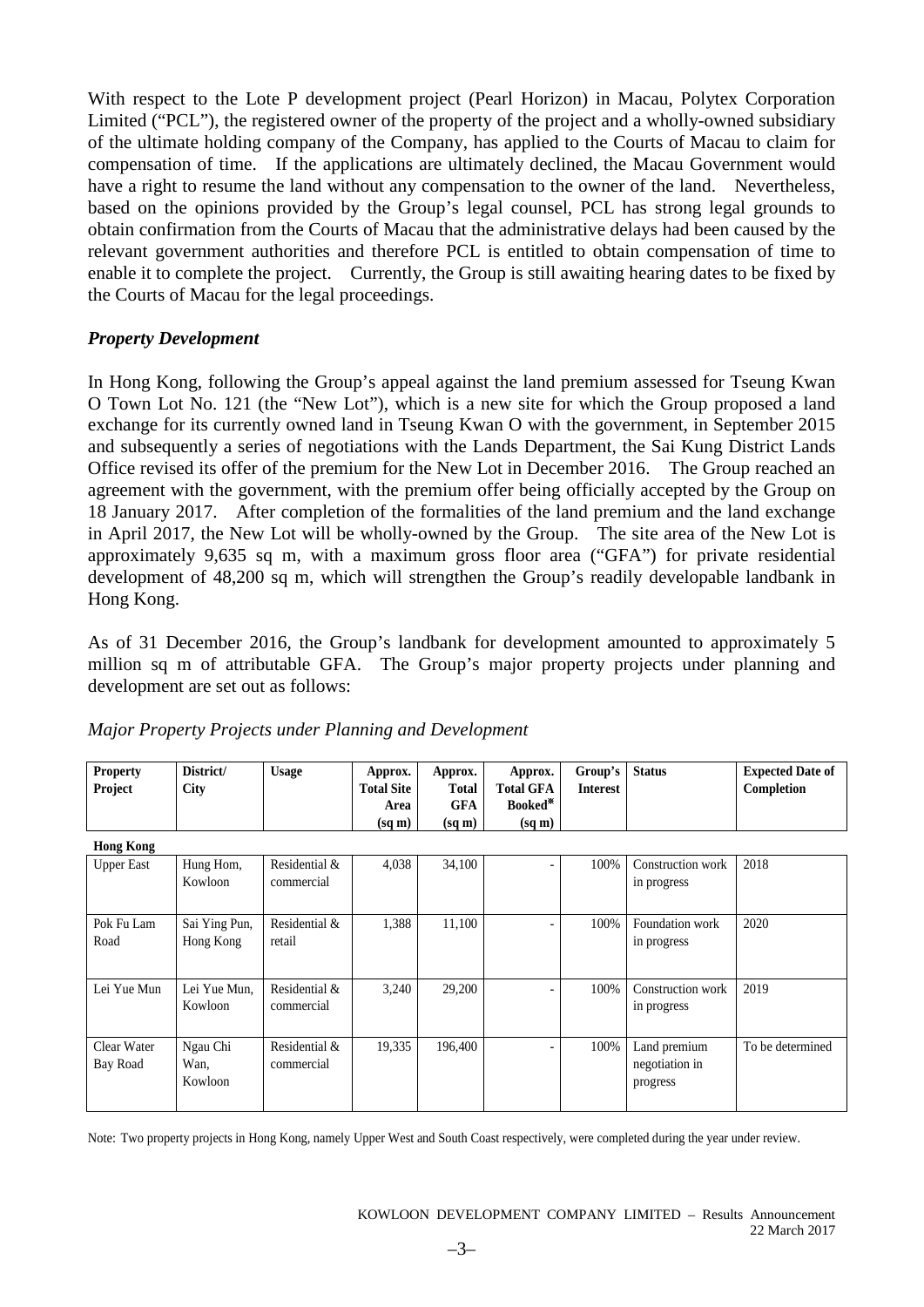# *Major Property Projects under Planning and Development (continued)*

| <b>Property</b><br>Project                       | District/<br>City                                          | <b>Usage</b>                | Approx.<br><b>Total Site</b><br>Area<br>(sq m) | Approx.<br><b>Total</b><br><b>GFA</b><br>$(sq \, \text{m})$ | Approx.<br><b>Total GFA</b><br>Booked*<br>(sq m) | Group's<br><b>Interest</b> | <b>Status</b>                                                                                                  | <b>Expected Date of</b><br>Completion                      |
|--------------------------------------------------|------------------------------------------------------------|-----------------------------|------------------------------------------------|-------------------------------------------------------------|--------------------------------------------------|----------------------------|----------------------------------------------------------------------------------------------------------------|------------------------------------------------------------|
| <b>Mainland China</b>                            |                                                            |                             |                                                |                                                             |                                                  |                            |                                                                                                                |                                                            |
| City Plaza<br>(Tianjin)<br>城市廣場<br>(天津)          | Hedong<br>District,<br>Tianjin                             | Residential &<br>commercial | 135,540                                        | 850,000                                                     | 29,300                                           | 49%                        | Certificate of<br>completion for<br>the second phase<br>obtained in<br>December 2016                           | Third phase<br>to be determined                            |
| Le Cove City<br>(Shenyang)<br>江灣城<br>(瀋陽)        | Hun Nan Xin<br>District,<br>Shenyang                       | Residential &<br>commercial | 165,303                                        | 712,000                                                     | 248,100                                          | 100%                       | Construction work<br>for the fourth<br>phase in progress                                                       | Fourth phase<br>2018                                       |
| The Gardenia<br>(Shenyang)<br>翠堤灣<br>(瀋陽)        | Shenhe<br>District,<br>Shenyang                            | Residential &<br>commercial | 1,100,000                                      | 2,000,000                                                   | 329,800                                          | 100%                       | Construction work<br>for the first phase<br>B in progress                                                      | First phase B<br>2017                                      |
| Le Cove City<br>(Wuxi)<br>江灣城<br>(無錫)            | Chong An<br>District,<br>Wuxi                              | Residential &<br>commercial | 68,833                                         | 404,400                                                     | 61,300                                           | 80%                        | Construction work<br>for the second<br>phase in progress                                                       | Second phase<br>2017                                       |
| Le Cove<br>Garden<br>(Huizhou)<br>江灣南岸花園<br>(惠州) | Huicheng<br>District.<br>Huizhou                           | Residential &<br>commercial | 146,056                                        | 519,900                                                     | 82,300                                           | 60%                        | Construction work<br>for the second<br>phase in progress                                                       | Second phase<br>2018                                       |
| The Lake<br>(Foshan)<br>山語湖<br>(佛山)              | Nanhai<br>District.<br>Foshan                              | Residential &<br>commercial | 4,020,743                                      | 1,600,000                                                   | 648,600                                          | 50%                        | Construction work<br>for the fourth<br>phase of high rise<br>residential towers<br>in progress                 | Fourth phase of<br>high rise<br>residential towers<br>2017 |
| Macau                                            |                                                            |                             |                                                |                                                             |                                                  |                            |                                                                                                                |                                                            |
| Pearl Horizon                                    | Lote P,<br><b>Novos Aterros</b><br>da Areia Preta          | Residential &<br>commercial | 68,000                                         | 697,600                                                     |                                                  | 58.8%                      | Suspended                                                                                                      | To be determined                                           |
| La Marina                                        | Lotes $T + T1$ ,<br><b>Novos Aterros</b><br>da Areia Preta | Residential &<br>commercial | 17,900                                         | 195,600                                                     |                                                  | 58.8%                      | Topping-out of<br>superstructure<br>work completed;<br>façade and interior<br>fitting-out works<br>in progress | Mid-2017                                                   |

※ Approx. total GFA booked and recognised in the financial statements.

\* With additional underground GFA of approximately 35,000 sq m for the commercial portion.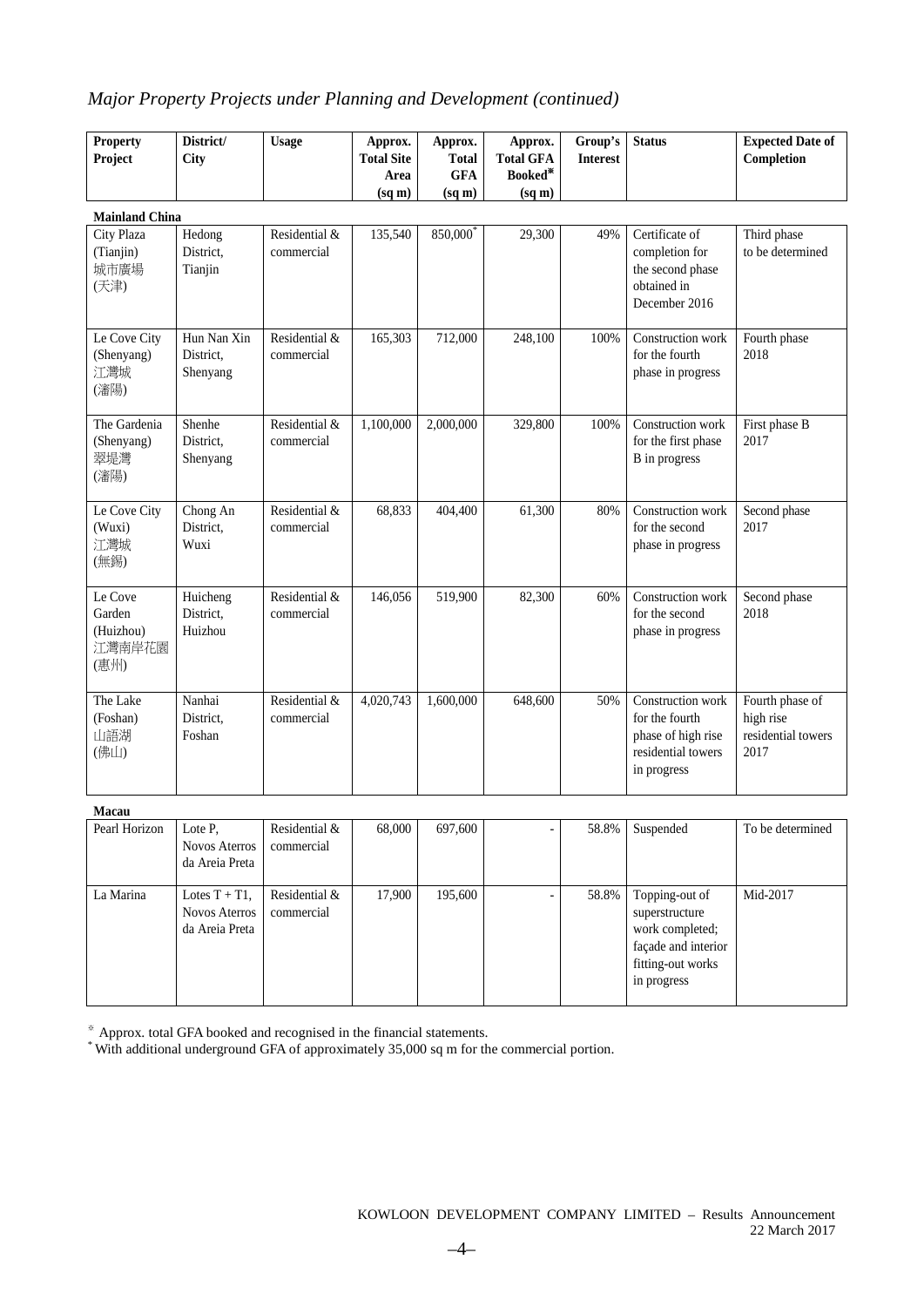# *Property Investment in Hong Kong*

Gross rental income generated from the Group's property investment portfolio in Hong Kong for 2016 fell to HK\$341 million, a decrease of 1.1% over 2015, with the overall occupancy rate for the property investment portfolio remaining high at approximately 95% as of 31 December 2016.

The decrease in rental income in 2016 was mainly due to the unexpected close down of DSC, a furniture chain store and one of the top tenants which occupied units over 7% of total floor area of Pioneer Centre, the Group's wholly-owned flagship and core investment property in Hong Kong, in August 2015 and subsequent considerable period of time marketing the units which reduced overall rental income in 2016. Encouragingly, the units previously occupied by DSC were approximately 90% re-let by 31 December 2016. Total rental income from Pioneer Centre fell 1.3% to HK\$290 million in 2016, with most of retail spaces and offices being let as of 31 December 2016.

# *Other Business through Polytec Asset Holdings Limited ("Polytec Asset")*

The Group's exposures to property investment in Macau, the oil business and the ice manufacturing and cold storage business are through its 73.4%-owned listed subsidiary, Polytec Asset. Their respective operational results are as follows:

# **Property Investment in Macau**

For the year under review, the Group's share of gross rental income generated from its investment properties rose to HK\$58.2 million, representing an increase of 16.1% over 2015. The improvement in income was mainly due to an increase in rents from The Macau Square, in which Polytec Asset holds a 50% interest, with total rental income of the property attributable to the Group rising to HK\$53.9 million in 2016 from HK\$46.4 million in 2015.

# **Oil**

The oil segment recorded an operating loss of HK\$30.2 million in 2016 compared to an operating loss of HK\$164 million in 2015. While the operating loss in 2015 was mainly due to the impairment provision of HK\$170 million made for the Group's oil assets in Kazakhstan, the operating loss for 2016 was attributable to a further decline of 15% for the period from 2015 in crude oil prices. No further impairment was made for the Group's oil assets in Kazakhstan in 2016 because for the year under review the international oil prices rose from their lows in the first quarter and reached above US\$50 per barrel as at 31 December 2016, anticipating the trend of international oil prices to gradually recover from its current lows in the coming years.

# **Ice Manufacturing and Cold Storage**

During the year, the total operating profit for the combined ice manufacturing and cold storage segment amounted to HK\$34.2 million, an increase of 21.5% over 2015. The increase in operating profit was attributable to an overall improvement in operations and business expansion.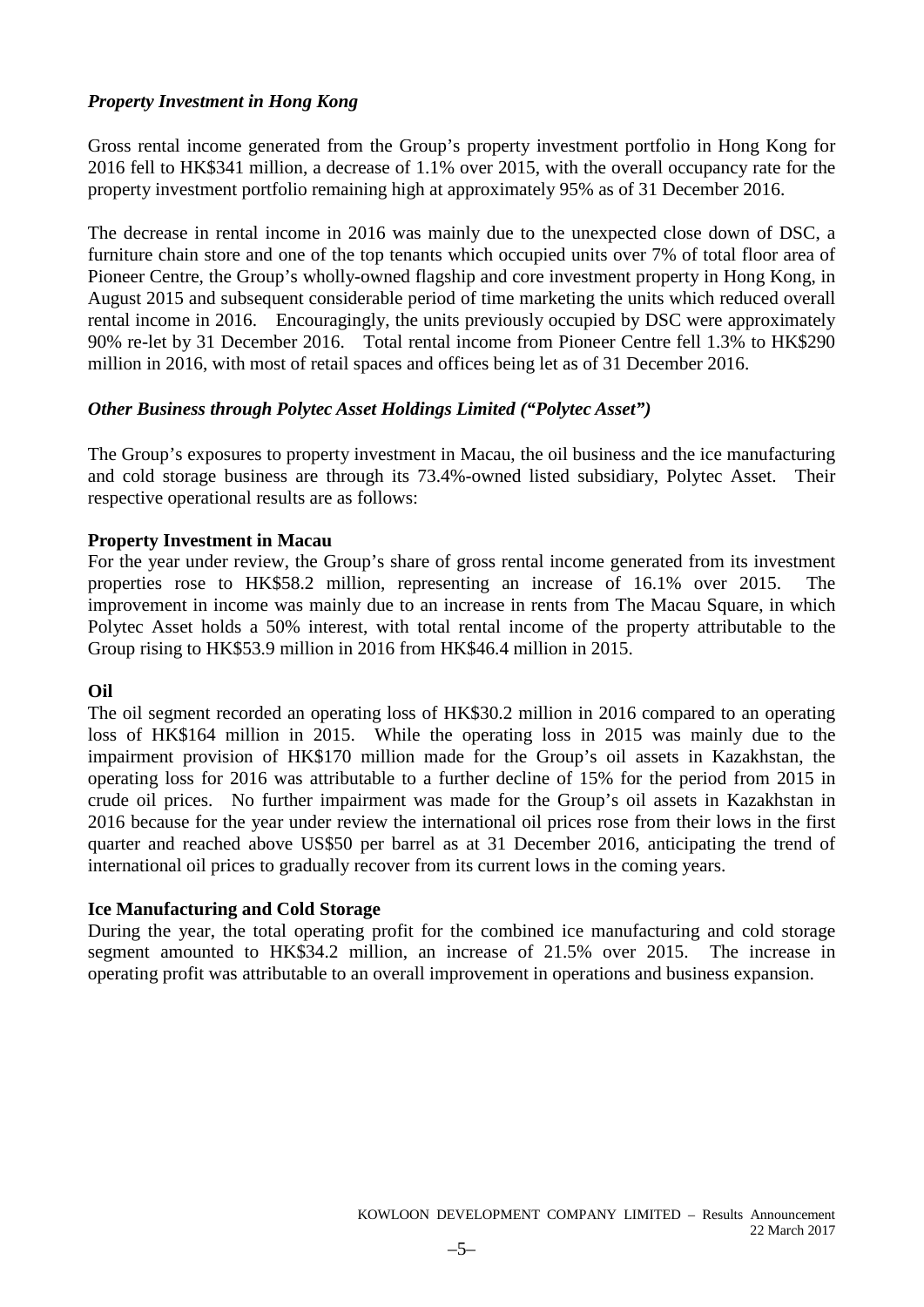# **PROSPECTS**

In Hong Kong, despite additional measures imposed by the government to cool the housing market in November 2016, the impact on the property market was only short-lived. With the prevailing low interest rates and the record high transacted land prices in the recent land auctions, sentiment in the primary property market has been holding up well, with home buyers' confidence remaining generally strong. In view of favourable market sentiment, the Group will continue to promote the sale of a small number of remaining units of its four wholly-owned development projects, and it intends to launch the presale of its high-end residential development project in Pok Fu Lam Road in the second quarter of 2017.

In Mainland China, as the housing prices in the majority of first- and second-tier cities surged noticeably in 2016, further restrictive measures on the housing market will likely be imposed by the government in the near future. However, the Group will continue to expedite the sale of residential units of its various projects this year as it did in 2016. In addition, the Group will also continue to explore good investment opportunities and replenish its landbank in the first-tier and their neighbouring cities, with some of the development projects in negotiation likely to be concluded shortly further strengthening its landbank.

In Macau, the topping-out of superstructure work of the Lotes  $T + T1$  development project (La Marina) was completed in the fourth quarter of 2016. The Group is making best efforts to expedite the façade and interior fitting-out works and the progress is satisfactory. The Group will endeavour to ensure that an occupation permit is obtained by the middle of 2017 and that the completed residential units will be delivered to the buyers in the fourth quarter of 2017. The related income from the project is expected to make a contribution to the Group's earnings in the coming years. With respect to the Lote P development project (Pearl Horizon), all possible approaches are being actively explored in order to be able to resume the construction work as soon as possible.

Looking ahead, the Group's core income for 2017 will be mainly generated from its property development projects in Hong Kong and Mainland China. In addition, the sales from the property development project in Macau, Lotes  $T + T1$  (La Marina), are expected to be recognised from 2017 onwards. Furthermore, the Group expects its property investment portfolios in Hong Kong and Macau, as well as its ice manufacturing and cold storage business, will continue to generate stable income in 2017. For the Group's oil business, it believes that the rate of increase in crude oil prices will slow down in 2017 and therefore the oil business in Kazakhstan is not expected to make a contribution to its earnings in 2017. The Group will fully assess its oil business in 2017 aiming to come up with the best strategy for it.

While overall property development in the Greater China region has faced substantial cost pressures over the past few years, the Group remains well positioned in Mainland China, Macau and Hong Kong, with its relatively competitive landbank in all three markets, having laid a solid foundation for sustainable earnings growth for the coming years.

The Group is currently facing different challenges in each of the three markets it presently has exposure and I would like to take this opportunity to express my heartfelt gratitude and appreciation to my fellow directors for their support and all staff for their dedication, hard work and contribution.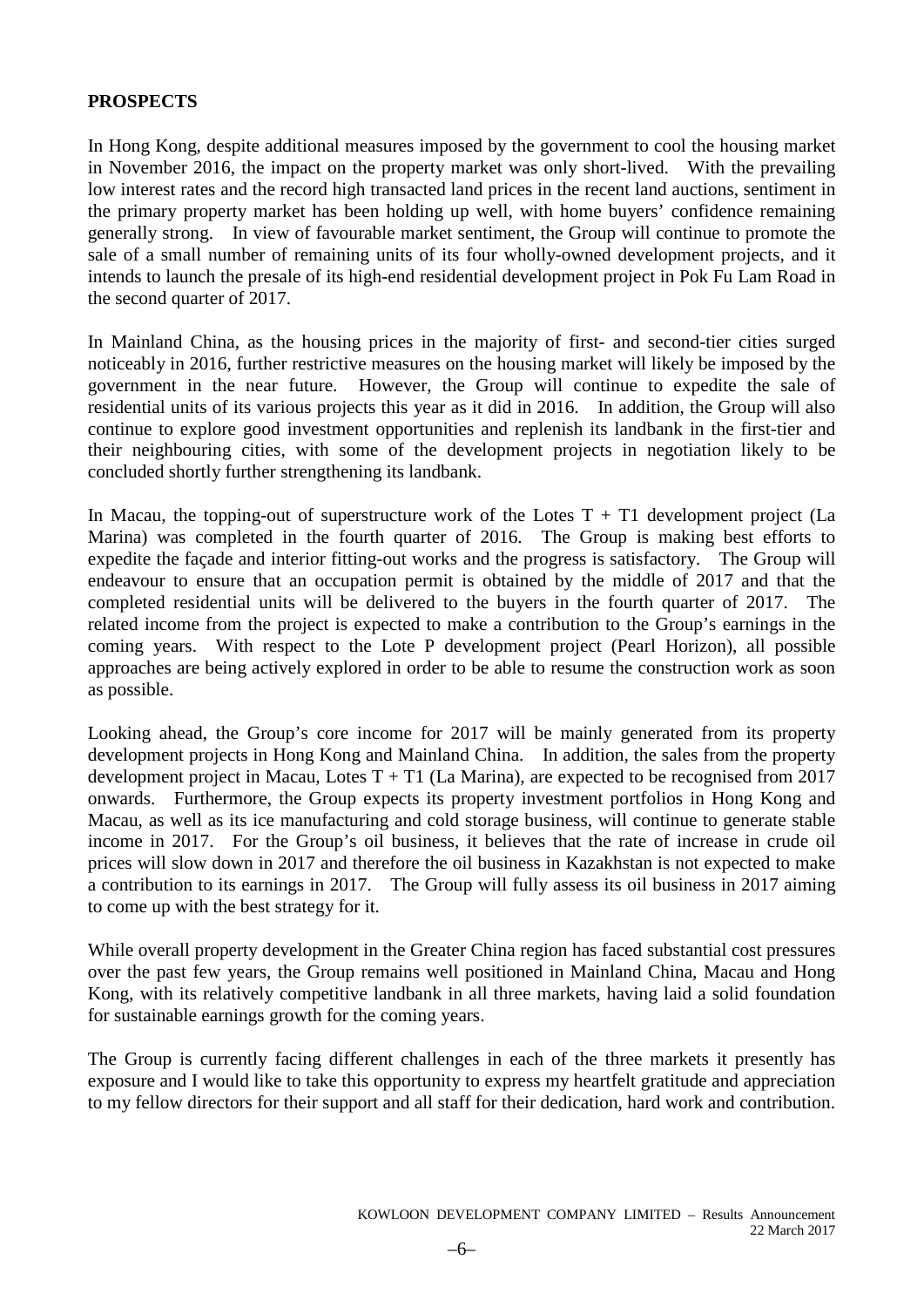# **CONSOLIDATED RESULTS**

The consolidated results of the Group for the year ended 31 December 2016 together with the comparative figures of 2015 are as follows:

# **Consolidated Income Statement**

*for the year ended 31 December 2016*

|                                                      |                  | 2016            | 2015        |
|------------------------------------------------------|------------------|-----------------|-------------|
|                                                      | <b>Note</b>      | <b>HK\$'000</b> | HK\$'000    |
| <b>Revenue</b>                                       | $\mathfrak{Z}$   | 6,777,949       | 3,992,952   |
| Cost of sales                                        |                  | (5,249,338)     | (2,467,218) |
| Other revenue                                        |                  | 23,095          | 27,651      |
| Other net (expenses)/income                          | $\overline{4}$   | (274, 416)      | 154,594     |
| Depreciation and amortisation                        |                  | (17, 057)       | (17, 852)   |
| Staff costs                                          |                  | (201, 918)      | (206, 505)  |
| Selling, marketing and distribution expenses         |                  | (306, 349)      | (365, 783)  |
| Impairment of oil production and exploitation assets | 5                |                 | (170,000)   |
| Other operating expenses                             |                  | (70, 779)       | (114,069)   |
| Fair value changes on investment properties          |                  | 114,908         | 441,674     |
| <b>Profit from operations</b>                        |                  | 796,095         | 1,275,444   |
| Finance costs                                        | 6                | (126, 479)      | (162,762)   |
| Share of profits of associated companies             |                  | 145,891         | 3,939       |
| Share of profits of joint ventures                   |                  | 186,716         | 290,711     |
| <b>Profit before taxation</b>                        | 7                | 1,002,223       | 1,407,332   |
| Income tax                                           | $\boldsymbol{8}$ | (47,201)        | (177, 872)  |
| Profit for the year                                  |                  | 955,022         | 1,229,460   |
| <b>Attributable to:</b>                              |                  |                 |             |
| Shareholders of the Company                          |                  | 946,737         | 1,202,040   |
| Non-controlling interests                            |                  | 8,285           | 27,420      |
| Profit for the year                                  |                  | 955,022         | 1,229,460   |
| <b>Earnings per share - Basic/Diluted</b>            | 9                | <b>HK\$0.82</b> | HK\$1.04    |

KOWLOON DEVELOPMENT COMPANY LIMITED – Results Announcement 22 March 2017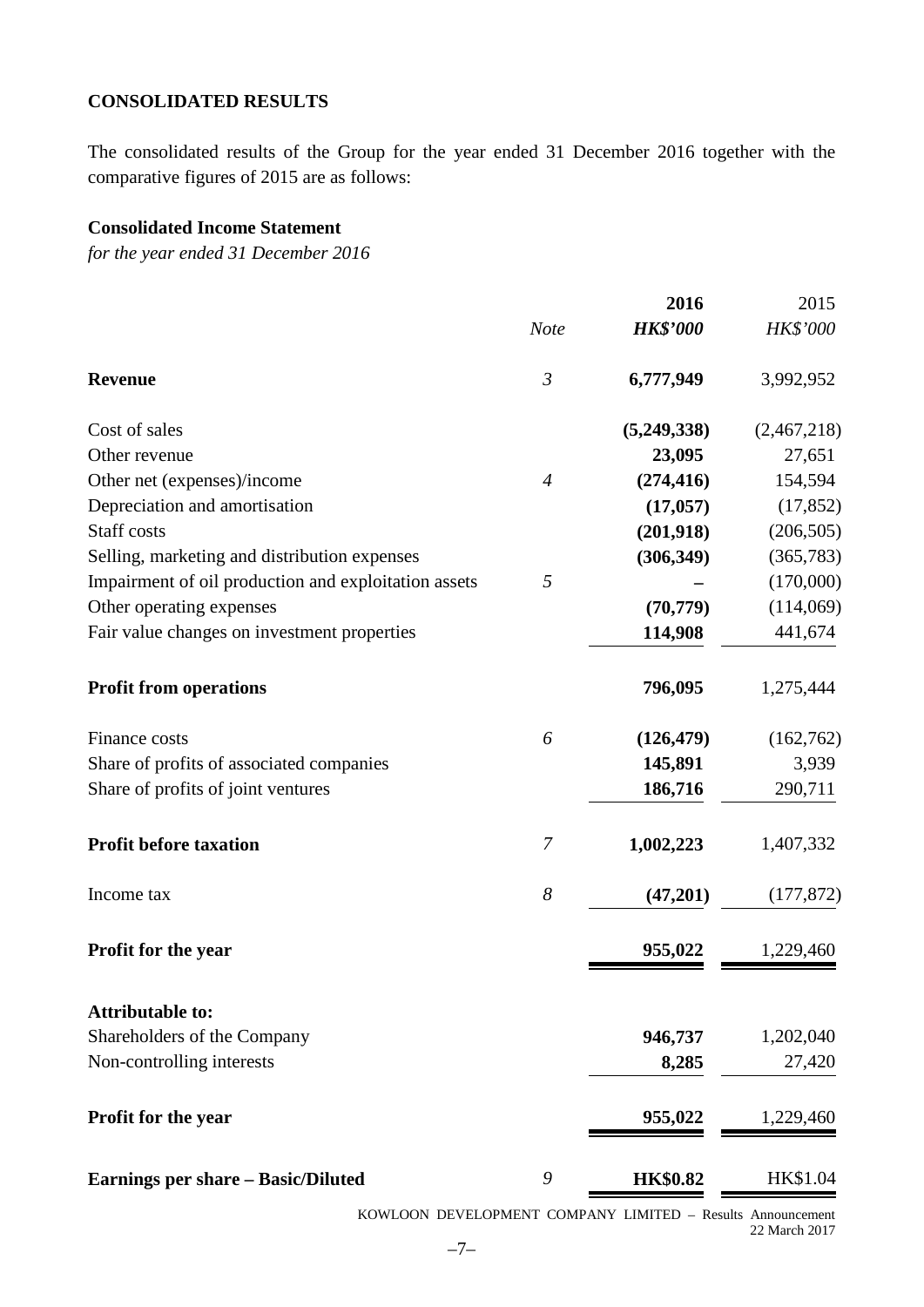# **Consolidated Statement of Comprehensive Income**

*for the year ended 31 December 2016*

|                                                                                         | 2016            | 2015       |
|-----------------------------------------------------------------------------------------|-----------------|------------|
|                                                                                         | <b>HK\$'000</b> | HK\$'000   |
| Profit for the year                                                                     | 955,022         | 1,229,460  |
| Other comprehensive income for the year                                                 |                 |            |
| Items that may be reclassified subsequently to profit or loss:                          |                 |            |
| Exchange differences on translation of financial statements<br>of overseas subsidiaries | (294, 356)      | (247,962)  |
| Changes in fair value of interests in property development                              | 1,274,011       | (112, 549) |
| Share of other comprehensive income of joint ventures and<br>associated companies       | (268, 806)      | (180, 384) |
|                                                                                         | 710,849         | (540, 895) |
| Total comprehensive income for the year                                                 | 1,665,871       | 688,565    |
| <b>Attributable to:</b>                                                                 |                 |            |
| Shareholders of the Company                                                             | 1,352,938       | 711,465    |
| Non-controlling interests                                                               | 312,933         | (22,900)   |
| Total comprehensive income for the year                                                 | 1,665,871       | 688,565    |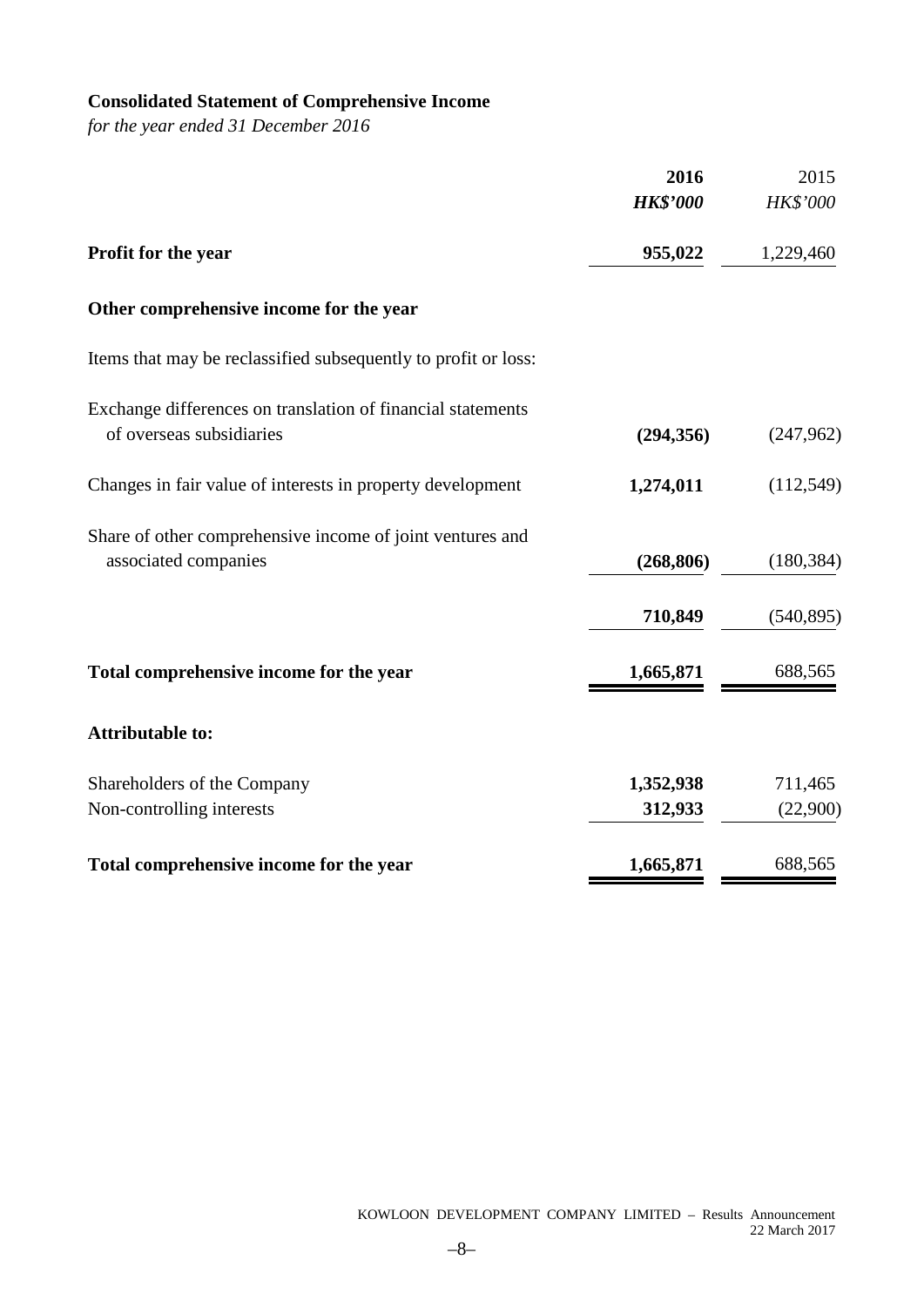# **Consolidated Statement of Financial Position**

*At 31 December 2016*

|                                   |      | 2016            |                 | 2015       |            |
|-----------------------------------|------|-----------------|-----------------|------------|------------|
|                                   | Note | <b>HK\$'000</b> | <b>HK\$'000</b> | HK\$'000   | HK\$'000   |
| <b>Non-current assets</b>         |      |                 |                 |            |            |
| Investment properties             |      |                 | 11,600,514      |            | 11,156,633 |
| Property, plant and equipment     | 5    |                 | 780,012         |            | 819,668    |
| Oil exploitation assets           | 5    |                 | 48,156          |            | 49,325     |
| Interests in property development | 11   |                 | 13,388,882      |            | 12,114,871 |
| Interest in joint ventures        |      |                 | 3,121,235       |            | 3,140,725  |
| Interest in associated companies  |      |                 | 1,796,371       |            | 2,137,106  |
| Loans and advances                | 12   |                 | 871,855         |            | 895,742    |
| Deferred tax assets               |      |                 | 176,058         |            | 116,244    |
|                                   |      |                 | 31,783,083      |            | 30,430,314 |
| <b>Current assets</b>             |      |                 |                 |            |            |
| Inventories                       |      | 12,083,996      |                 | 16,273,680 |            |
| Trade and other receivables       | 12   | 1,797,498       |                 | 1,495,488  |            |
| Loans and advances                | 12   | 24,816          |                 | 29,760     |            |
| Amount due from a joint venture   |      | 72,452          |                 | 56,209     |            |
| Pledged bank deposit              |      | 15,000          |                 | 15,000     |            |
| Cash and bank balances            |      | 795,400         |                 | 1,176,439  |            |
|                                   |      | 14,789,162      |                 | 19,046,576 |            |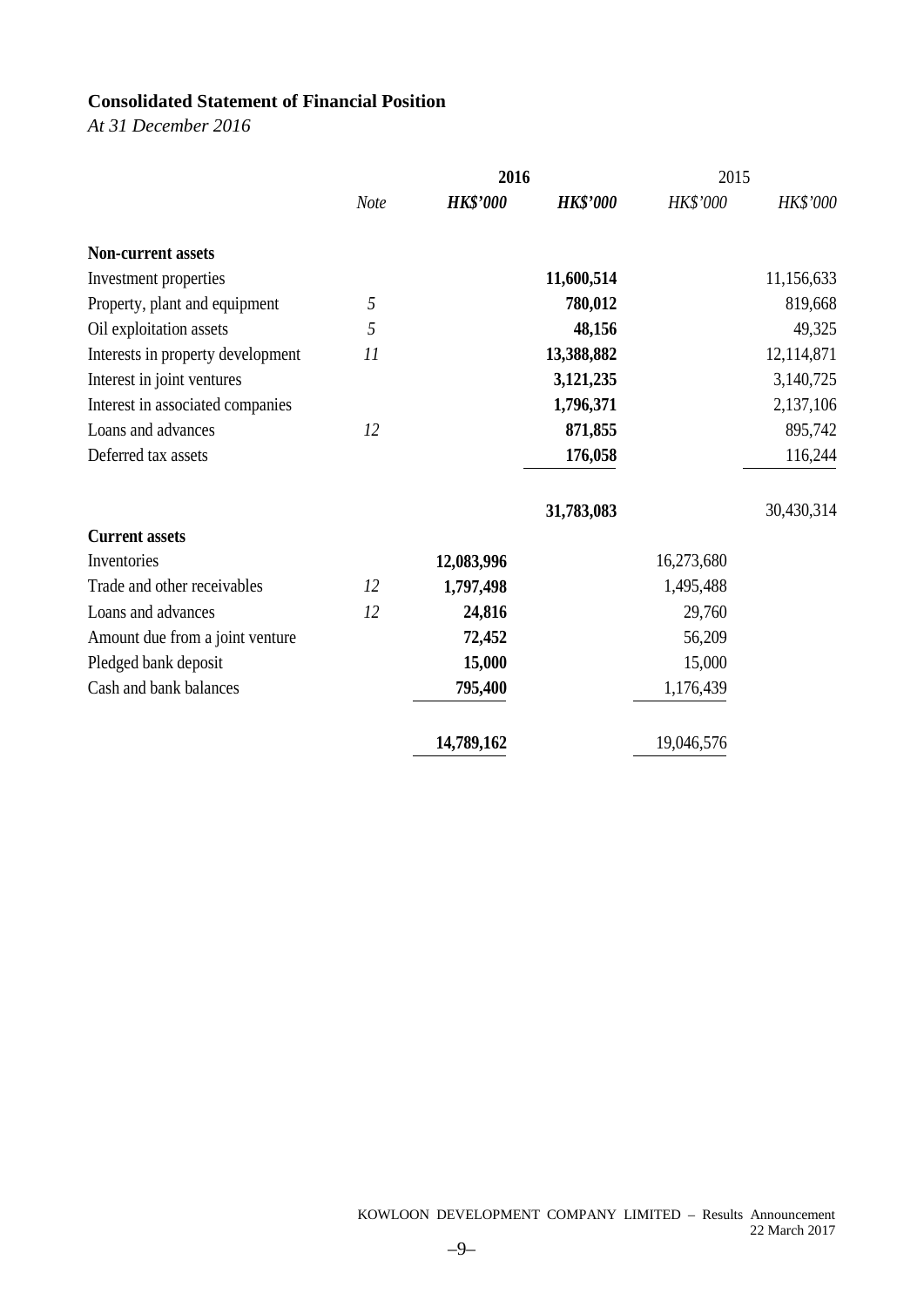|                                              |      | 2016            |                 | 2015      |              |  |
|----------------------------------------------|------|-----------------|-----------------|-----------|--------------|--|
|                                              | Note | <b>HK\$'000</b> | <b>HK\$'000</b> | HK\$'000  | HK\$'000     |  |
| <b>Current liabilities</b>                   |      |                 |                 |           |              |  |
| Trade and other payables                     | 13   | 5,166,617       |                 | 6,173,325 |              |  |
| Amounts due to                               |      |                 |                 |           |              |  |
| non-controlling interests                    |      | 200,000         |                 | 200,000   |              |  |
| Amount due to a joint venture                |      | 694,793         |                 | 741,841   |              |  |
| Loan from an associated company              |      | 35,781          |                 |           |              |  |
| <b>Bank loans</b>                            |      | 2,544,200       |                 | 1,796,600 |              |  |
| Current taxation                             |      | 82,268          |                 | 161,144   |              |  |
|                                              |      | 8,723,659       |                 | 9,072,910 |              |  |
| Net current assets                           |      |                 | 6,065,503       |           | 9,973,666    |  |
| <b>Total assets less current liabilities</b> |      |                 | 37,848,586      |           | 40,403,980   |  |
| <b>Non-current liabilities</b>               |      |                 |                 |           |              |  |
| Loan from ultimate holding company           |      | 1,534,546       |                 | 5,587,640 |              |  |
| Loan from a fellow subsidiary                |      | 814,056         |                 | 851,803   |              |  |
| <b>Bank</b> loans                            |      | 7,525,853       |                 | 6,910,458 |              |  |
| Other payables                               |      | 21,409          |                 | 23,342    |              |  |
| Deferred tax liabilities                     |      | 861,838         |                 | 927,126   |              |  |
|                                              |      |                 | 10,757,702      |           | 14,300,369   |  |
| <b>NET ASSETS</b>                            |      |                 | 27,090,884      |           | 26, 103, 611 |  |
| <b>Capital and reserves</b>                  |      |                 |                 |           |              |  |
| Share capital                                |      |                 | 8,417,472       |           | 8,417,472    |  |
| Reserves                                     |      |                 | 15,162,221      |           | 14,476,678   |  |
|                                              |      |                 |                 |           |              |  |
| Total equity attributable to the             |      |                 |                 |           |              |  |
| shareholders of the Company                  |      |                 | 23,579,693      |           | 22,894,150   |  |
| <b>Non-controlling interests</b>             |      |                 | 3,511,191       |           | 3,209,461    |  |
| <b>TOTAL EQUITY</b>                          |      |                 | 27,090,884      |           | 26,103,611   |  |

KOWLOON DEVELOPMENT COMPANY LIMITED – Results Announcement 22 March 2017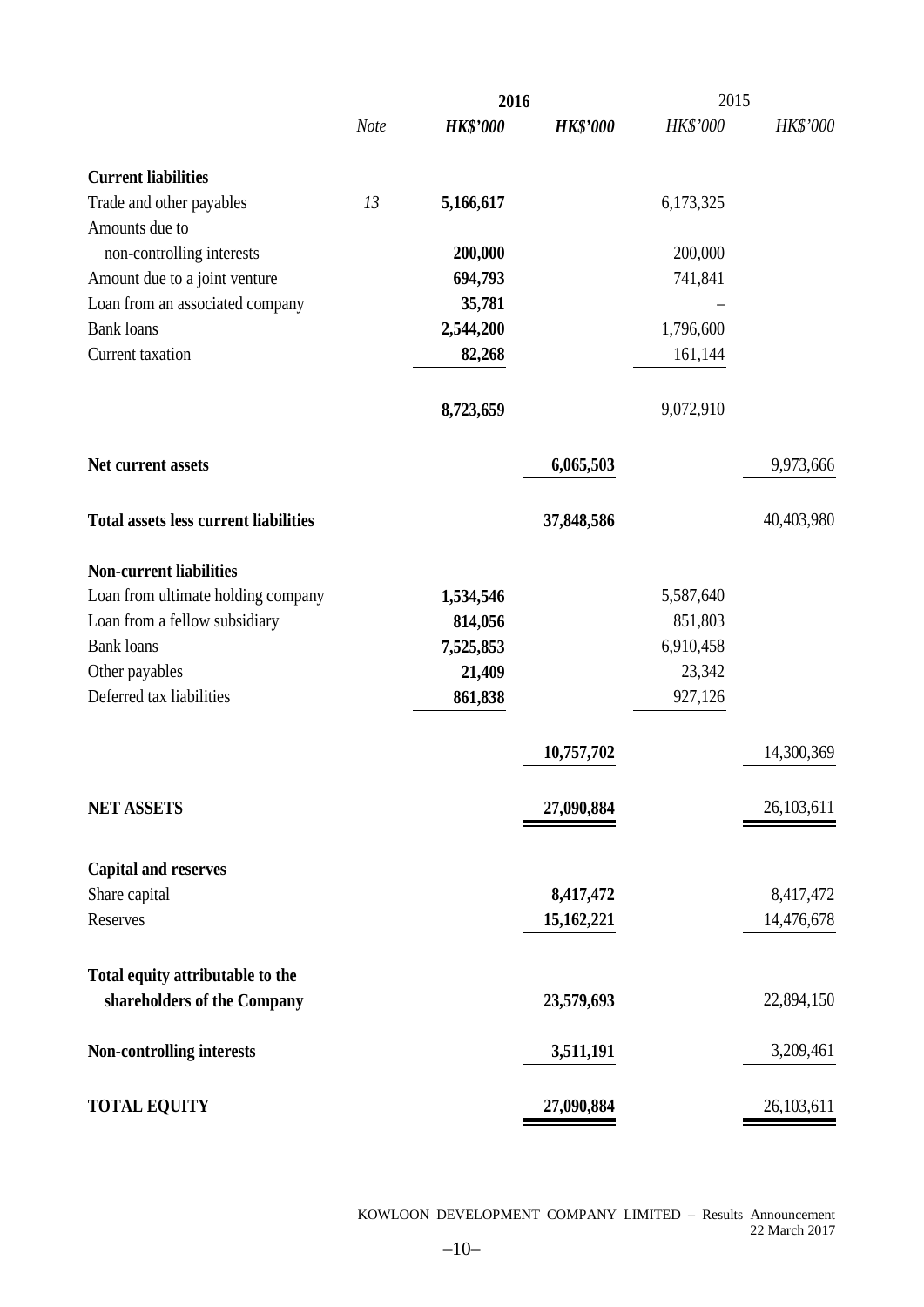#### *Notes*

#### **1 Basis of preparation**

The financial statements have been prepared in accordance with all applicable Hong Kong Financial Reporting Standards ("HKFRSs"), which collective term includes all applicable individual Hong Kong Financial Reporting Standards, Hong Kong Accounting Standards, and Interpretations issued by the Hong Kong Institute of Certified Public Accountants ("HKICPA"), accounting principles generally accepted in Hong Kong and the requirements of the Hong Kong Companies Ordinance. The financial statements also comply with the applicable disclosure provisions of the Rules Governing the Listing of Securities on The Stock Exchange of Hong Kong Limited (the "Listing Rules").

The financial information relating to the financial years ended 31 December 2016 and 2015 included in this announcement of annual results does not constitute the Company's statutory annual consolidated financial statements for those financial years but is derived from those financial statements. Further information relating to these statutory financial statements disclosed in accordance with section 436 of the Hong Kong Companies Ordinance (Cap. 622) is as follows:

The Company has delivered the financial statements for the year ended 31 December 2015 to the Registrar of Companies in accordance with section 662(3) of, and Part 3 of Schedule 6 to, the Hong Kong Companies Ordinance and will deliver the financial statements for the year ended 31 December 2016 in due course. The Company's auditor has reported on those financial statements for both years. The auditor's reports were unqualified; did not include a reference to any matters to which the auditor drew attention by way of emphasis without qualifying its reports; and did not contain a statement under sections 406(2), 407(2) or (3) of the Hong Kong Companies Ordinance.

The HKICPA has issued certain new and revised HKFRSs that are first effective or available for early adoption for the current accounting period of the Group. Note 2 provides information on any changes in accounting policies resulting from initial application of these developments to the extent that they are relevant to the Group for the current and prior accounting periods reflected in these financial statements.

#### **2 Changes in accounting policies**

The HKICPA has issued a number of amendments to HKFRSs that are first effective for the current accounting period of the Group. None of these developments have had a material effect on how the Group's results and financial position for the current or prior periods have been prepared or presented.

The Group has not applied any new standard or interpretation that is not yet effective for the current accounting period.

#### **3 Segment reporting**

The Group manages its business by a mixture of both business lines and geography. In a manner consistent with the way in which information is reported internally to the Group's top management for the purposes of assessing segment performance and allocating resources between segments, the Group has identified the following six reportable segments.

- Property development segment (Hong Kong/Mainland China/Macau): the development and sale of properties and interests in property development. Given the importance of the property development division to the Group, the Group's property development business is segregated further into three reportable segments on a geographical basis.
- Property investment segment: the leasing of properties to generate rental income and to gain from the appreciation in the properties' values in the long term.
- Oil segment: oil exploration and production.
- Other businesses segment: mainly includes the financial investments, the provision of finance services, income from the sale of ice and the provision of cold storage services and treasury operations.

Revenue comprises mainly rental income from properties, gross proceeds from sale of properties and crude oil and interest income.

Reporting segment profit represents profit before taxation after excluding fair value changes on investment properties, finance costs, exceptional items and head office and corporate income/expenses.

Segment assets include all tangible, intangible assets and current assets with the exception of deferred tax assets and other corporate assets.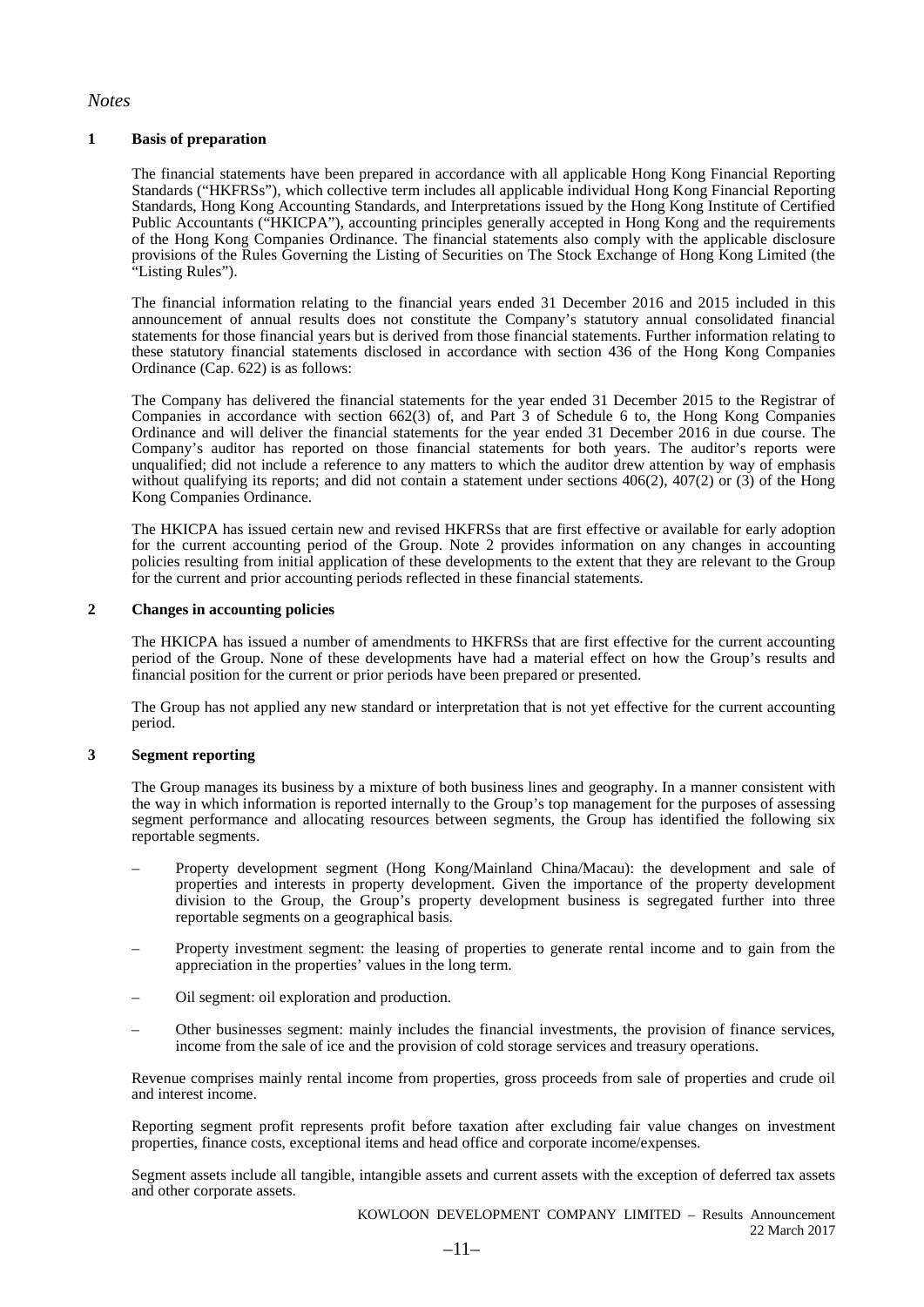# **3 Segment reporting (continued)**

#### **(a) Segment results and assets**

Information regarding the Group's reportable segments as provided to the Group's top management for the purposes of resource allocation and assessment of segment performance for the year is set out below.

|                                                                                                                                           |                                    |                                                    |                                             | 2016                         |                                           |                               |                                  |
|-------------------------------------------------------------------------------------------------------------------------------------------|------------------------------------|----------------------------------------------------|---------------------------------------------|------------------------------|-------------------------------------------|-------------------------------|----------------------------------|
|                                                                                                                                           |                                    |                                                    | Property development                        |                              |                                           |                               |                                  |
|                                                                                                                                           | Consolidated<br><b>HK\$'000</b>    | <b>Hong Kong</b><br><b>HK\$'000</b>                | <b>Mainland</b><br>China<br><b>HK\$'000</b> | Macau<br><b>HK\$'000</b>     | Property<br>investment<br><b>HK\$'000</b> | <b>Oil</b><br><b>HK\$'000</b> | <b>Others</b><br><b>HK\$'000</b> |
| Revenue                                                                                                                                   | 6,777,949                          | 2,435,347                                          | 3,719,192                                   |                              | 340,841                                   | 77,377                        | 205,192                          |
| Reportable segment profit<br>Other net expenses<br>Fair value changes on investment properties                                            | 1,378,040<br>(274, 416)<br>114,908 | 511,892<br>$\overline{a}$                          | 407,718<br>(276,000)                        | 5,620                        | 386,604<br>1,584<br>114,908               | (30, 238)                     | 96,444                           |
| Share of fair value changes on investment<br>properties of a joint venture<br>Head office and corporate expenses<br>Finance costs         | 37,400<br>(127, 230)<br>(126, 479) |                                                    |                                             |                              | 37,400                                    |                               |                                  |
| Profit before taxation                                                                                                                    | 1,002,223                          |                                                    |                                             |                              |                                           |                               |                                  |
| Share of profits of associated companies<br>Share of profits of joint ventures<br>Interest income                                         | 145,891<br>186,716<br>66,346       | $\overline{a}$<br>$\overline{a}$<br>$\overline{a}$ | 143,030<br>83,302                           | $\overline{a}$               | 103,414                                   |                               | 2,861<br>66,346                  |
| Write down of inventories<br>Depreciation and amortisation                                                                                | (276,000)<br>(50, 281)             | $\overline{a}$                                     | (276,000)                                   |                              | L                                         | (33, 333)                     | (16,948)                         |
|                                                                                                                                           |                                    |                                                    |                                             | 2015                         |                                           |                               |                                  |
|                                                                                                                                           |                                    |                                                    | Property development                        |                              |                                           |                               |                                  |
|                                                                                                                                           | Consolidated<br>HK\$'000           | Hong Kong<br>HK\$'000                              | Mainland<br>China<br>HK\$'000               | Macau<br>HK\$'000            | Property<br>investment<br>HK\$'000        | 0il<br>HK\$'000               | Others<br>HK\$'000               |
| Revenue                                                                                                                                   | 3,992,952                          | 2,208,124                                          | 1,032,017                                   | 2,000                        | 344,727                                   | 214,724                       | 191,360                          |
| Reportable segment profit<br>Other net income<br>Fair value changes on investment properties<br>Share of fair value changes on investment | 1,086,794<br>2,096<br>441,674      | 588,528<br>$\overline{a}$<br>$\overline{a}$        | 67,273                                      | 4,602<br>$\overline{a}$<br>÷ | 384,693<br>2,096<br>441,674               | (164, 364)                    | 206,062                          |
| properties of a joint venture<br>Head office and corporate expenses<br>Finance costs                                                      | 174,240<br>(134,710)<br>(162, 762) |                                                    |                                             |                              | 174,240                                   |                               |                                  |

| Share of profits of associated companies | 3.939     |   | 2.773  |   |         |           | 1,166    |
|------------------------------------------|-----------|---|--------|---|---------|-----------|----------|
| Share of profits of joint ventures       | 290.711   | - | 57.953 | - | 232,758 |           |          |
| Interest income                          | 30,479    |   |        |   |         |           | 30,479   |
| Depreciation and amortisation            | (81,259)  |   |        |   |         | (63.571)  | (17,688) |
| Impairment of oil production and         |           |   |        |   |         |           |          |
| exploitation assets                      | (170,000) |   |        |   |         | (170,000) |          |
| Gain on disposal of subsidiaries         | 152,498   |   |        |   |         |           | 152,498  |

KOWLOON DEVELOPMENT COMPANY LIMITED – Results Announcement 22 March 2017

Profit before taxation 1,407,332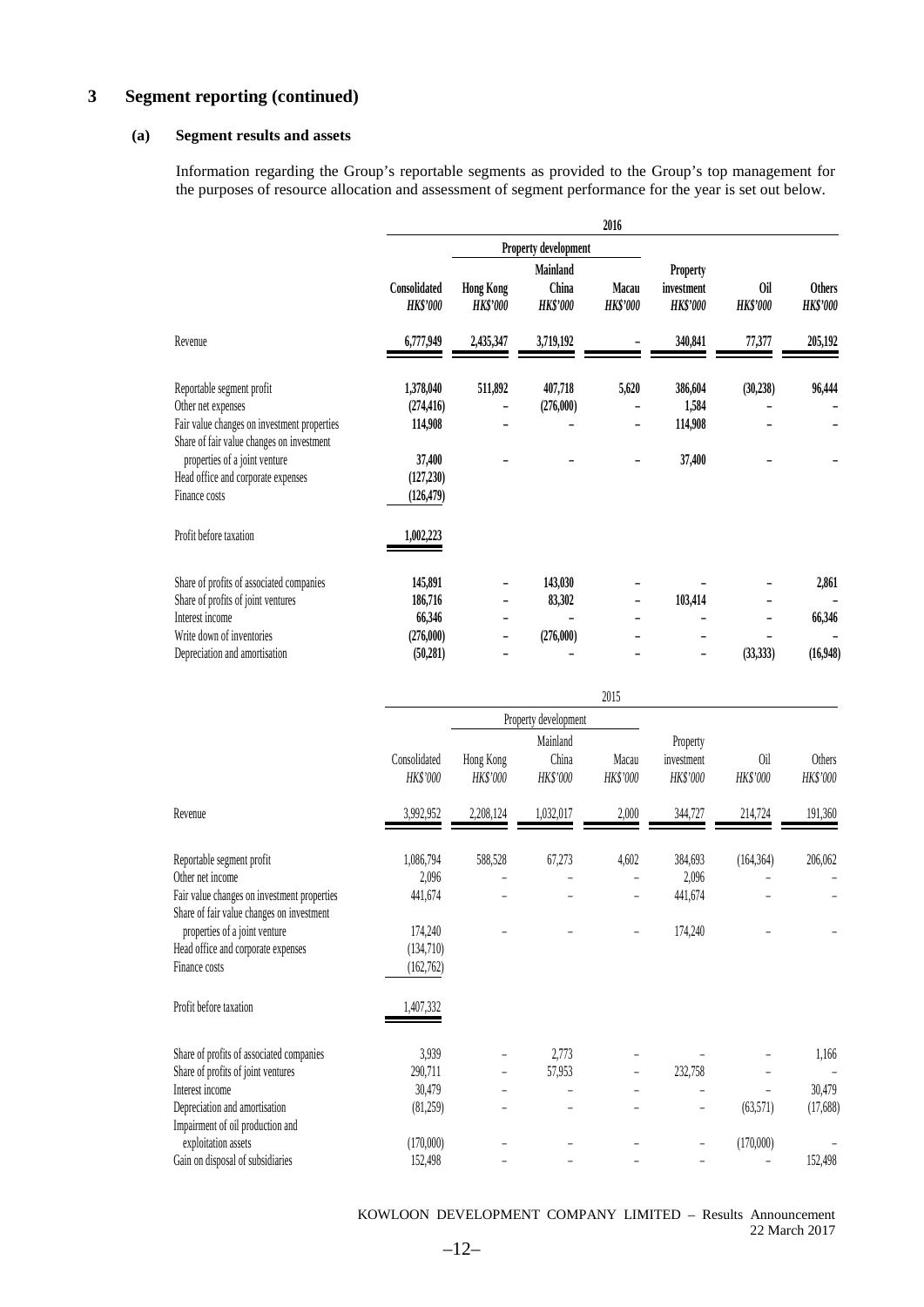# **3 Segment reporting (continued)**

# **(a) Segment results and assets (continued)**

|                                                 |                 |                  |                      | 2016                     |                 |                 |                 |
|-------------------------------------------------|-----------------|------------------|----------------------|--------------------------|-----------------|-----------------|-----------------|
|                                                 |                 |                  | Property development |                          |                 |                 |                 |
|                                                 |                 |                  | <b>Mainland</b>      |                          | <b>Property</b> |                 |                 |
|                                                 | Consolidated    | <b>Hong Kong</b> | China                | Macau                    | investment      | 0il             | <b>Others</b>   |
|                                                 | <b>HK\$'000</b> | <b>HK\$'000</b>  | <b>HK\$'000</b>      | <b>HK\$'000</b>          | <b>HK\$'000</b> | <b>HK\$'000</b> | <b>HK\$'000</b> |
| Reportable segment assets                       | 45,556,737      | 7,819,996        | 10,741,145           | 12,131,166               | 13,046,339      | 605,925         | 1,212,166       |
| Deferred tax assets                             | 176,058         |                  |                      |                          |                 |                 |                 |
| Pledged bank deposit                            | 15,000          |                  |                      |                          |                 |                 |                 |
| Cash and bank balances                          | 795,400         |                  |                      |                          |                 |                 |                 |
| Head office and corporate assets                | 29,050          |                  |                      |                          |                 |                 |                 |
| Consolidated total assets                       | 46,572,245      |                  |                      |                          |                 |                 |                 |
| Interest in associated companies                | 1,796,371       |                  | 1,767,208            |                          |                 |                 | 29,163          |
| Interest in and amounts due from joint ventures | 3,193,687       |                  | 1,760,291            | $\overline{\phantom{a}}$ | 1,433,396       |                 |                 |

|                                                 |              |                |                      | 2015           |            |          |           |
|-------------------------------------------------|--------------|----------------|----------------------|----------------|------------|----------|-----------|
|                                                 |              |                | Property development |                |            |          |           |
|                                                 |              |                | Mainland             |                | Property   |          |           |
|                                                 | Consolidated | Hong Kong      | China                | Macau          | investment | 0il      | Others    |
|                                                 | HK\$'000     | HK\$'000       | HK\$'000             | HK\$'000       | HK\$'000   | HK\$'000 | HK\$'000  |
| Reportable segment assets                       | 48,142,902   | 8,849,947      | 13,976,353           | 10,901,324     | 12,558,019 | 636,411  | 1,220,848 |
| Deferred tax assets                             | 116,244      |                |                      |                |            |          |           |
| Pledged bank deposit                            | 15,000       |                |                      |                |            |          |           |
| Cash and bank balances                          | 1,176,439    |                |                      |                |            |          |           |
| Head office and corporate assets                | 26,305       |                |                      |                |            |          |           |
| Consolidated total assets                       | 49,476,890   |                |                      |                |            |          |           |
| Interest in associated companies                | 2,137,106    | $\overline{a}$ | 2,109,334            |                |            |          | 27,772    |
| Interest in and amounts due from joint ventures | 3,196,934    | $\overline{a}$ | 1,800,709            | $\overline{a}$ | 1,396,225  |          | -         |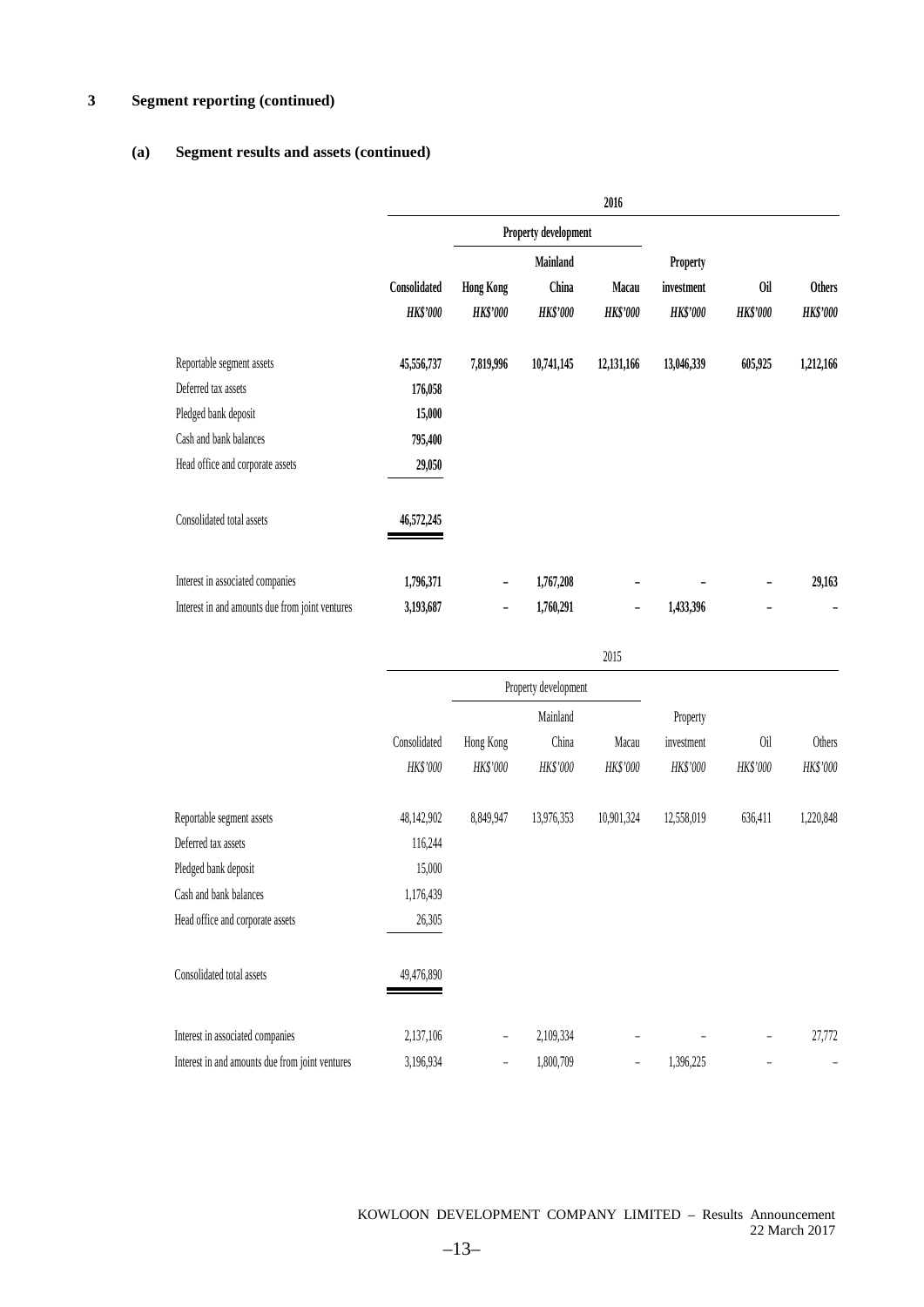#### **3 Segment reporting (continued)**

#### **(b) Geographic information**

The following table sets out information about the geographical location of (i) the Group's revenue from external customers and (ii) the Group's non-current assets other than financial instruments and deferred assets. The geographical location of customers is based on the location at which the services were provided or the goods delivered. The geographical location of non-current assets is based on the physical location of the asset and, in case of interests in associated companies and joint ventures, the location of operations.

|                               | <b>Revenue</b>  |                 | <b>Non-current assets</b> |            |  |
|-------------------------------|-----------------|-----------------|---------------------------|------------|--|
|                               | 2016            | 2015            | 2016                      | 2015       |  |
|                               | <b>HK\$'000</b> | <b>HK\$'000</b> | <b>HK\$'000</b>           | HK\$'000   |  |
| Hong Kong (place of domicile) | 2,958,371       | 2,728,280       | 10,450,586                | 10,073,041 |  |
| Mainland China                | 3,742,201       | 1,047,948       | 4,880,498                 | 5,220,449  |  |
| Macau                         |                 | 2,000           | 1,433,396                 | 1,396,225  |  |
| Kazakhstan                    | 77,377          | 214,724         | 581,808                   | 613,742    |  |
|                               | 6,777,949       | 3,992,952       | 17,346,288                | 17,303,457 |  |

In addition to the above non-current assets, the Group has interests in property development of HK\$12,060,840,000 (2015: HK\$10,819,508,000) and HK\$1,328,042,000 (2015: HK\$1,295,363,000) in Macau and Mainland China respectively.

#### **4 Other net (expenses)/income**

Other net expenses mainly represent the write down of inventories of HK\$276,000,000 (2015: other net income mainly represented a gain on disposal of subsidiaries of HK\$152,498,000).

#### **5 Oil production and exploitation assets**

The gas flaring permit to flare associated gas for conducting normal crude oil production in the South Alibek Oilfield of Caspi Neft TME, a wholly-owned subsidiary of Polytec Asset Holdings Limited (73.4% owned by the Group) in Kazakhstan, will expire on 30 June 2017.

Caspi Neft TME has been taking all necessary steps to obtain a gas flaring permit valid for a longer period so as to enable it to continue to conduct normal crude oil production after 30 June 2017 and is also currently considering several alternatives to resolve the issue regarding the treatment and utilisation of associated gas permanently, including obtaining approvals from the relevant authorities of the Kazakhstan Government and engaging in active communication with other external parties in order to substantiate the other alternatives. Based on the above, the Group considers that there is no indication that gas flaring permits will not be renewed in the future.

As at 31 December 2016, management reassessed the operation and the risk exposures of the Group's oil exploration and production business as a whole and estimated that the estimated recoverable amounts of the oil production and exploitation assets exceeded their carrying values. No further impairment is considered necessary for the year ended 31 December 2016. In 2015, in view of the significant drop in crude oil prices, the carrying amounts of oil production and exploitation assets exceeded their estimated recoverable amounts. Accordingly, impairment for oil production assets and oil exploitation assets amounting to HK\$156,400,000 and HK\$13,600,000 respectively, was recognised in the Group's consolidated income statement. The recoverable amounts of oil production and exploitation assets were determined based on the value in use calculations applying a discount rate of 12.5% (2015: 12.5%).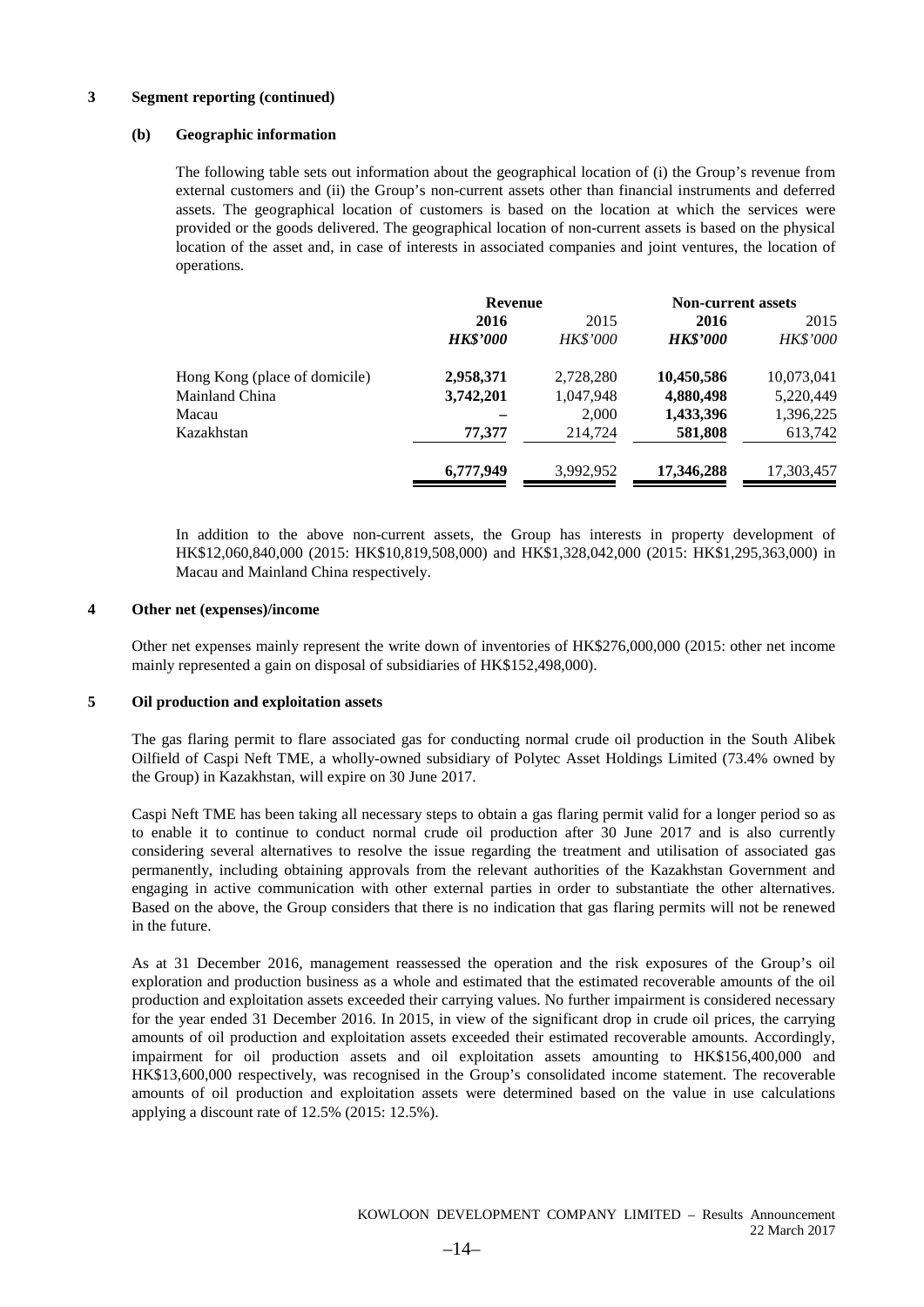#### **6 Finance costs**

|                                                                         | 2016            | 2015      |
|-------------------------------------------------------------------------|-----------------|-----------|
|                                                                         | <b>HK\$'000</b> | HK\$'000  |
| Interest on bank loans and overdrafts                                   | 142,303         | 151,314   |
| Interest on loan from ultimate holding company and                      |                 |           |
| a fellow subsidiary                                                     | 72,226          | 114,527   |
| Less: Amount capitalised                                                | (88,050)        | (96, 442) |
|                                                                         | 126,479         | 169,399   |
| Less: Interest expenses included as other operating expenses            |                 | (6, 637)  |
|                                                                         | 126,479         | 162,762   |
| <b>Profit before taxation</b>                                           |                 |           |
| Profit before taxation is arrived at after charging:                    |                 |           |
|                                                                         | 2016            | 2015      |
|                                                                         | <b>HK\$'000</b> | HK\$'000  |
| Amortisation of oil exploitation assets (Remark)                        | 1,169           | 3,332     |
| Depreciation and amortisation of property, plant and equipment (Remark) | 49,112          | 77,927    |
| Staff costs (Remark)                                                    | 241,841         | 233,432   |
| Less: Amount capitalised                                                | (11, 916)       |           |
|                                                                         | 229,925         | 233,432   |

*Remark:*

Cost of sales includes HK\$39,220,000 (2015: HK\$73,267,000) relating to staff costs and depreciation and amortisation expenses, which amount is also included in the respective total amounts disclosed separately above.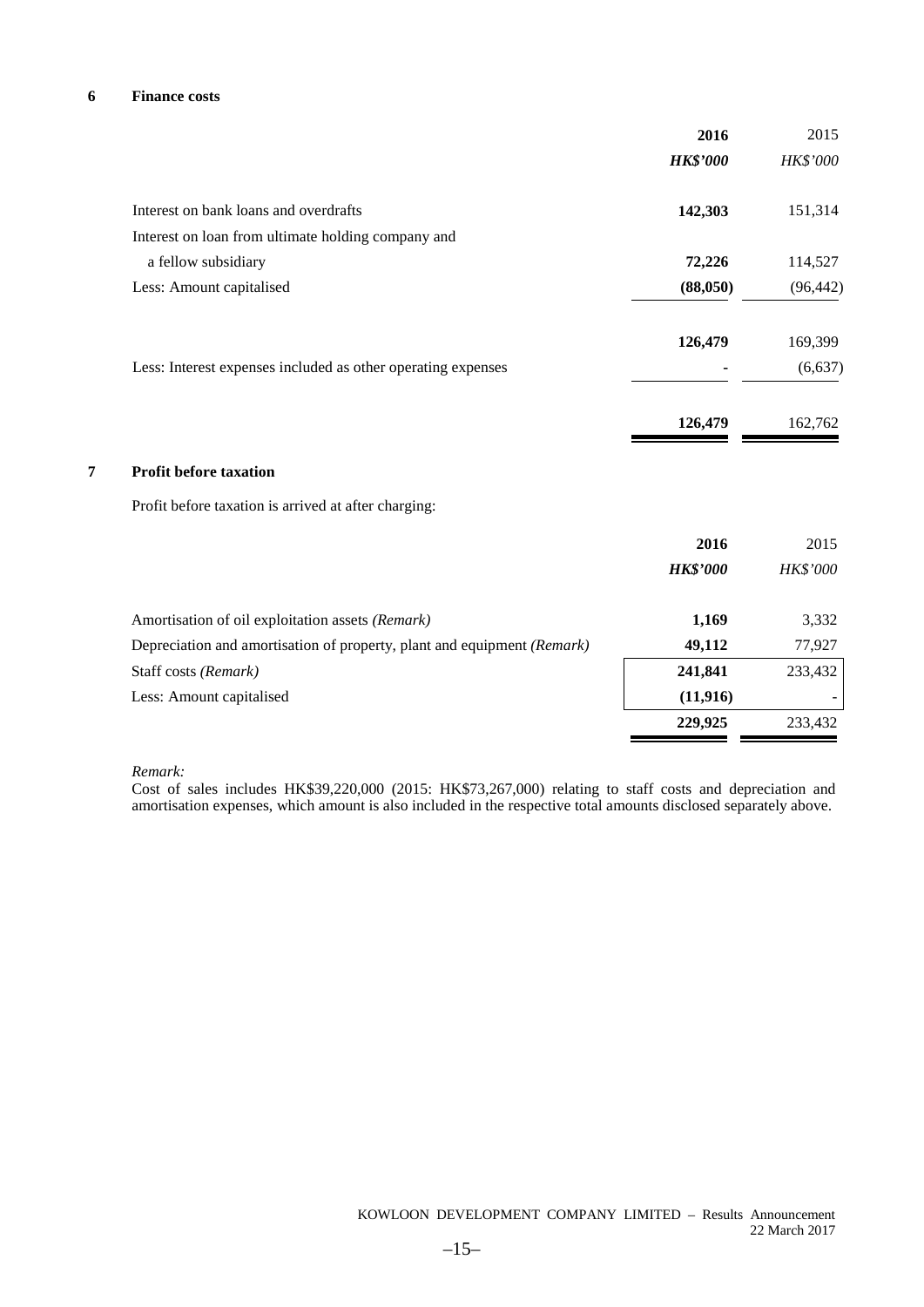|                               | 2016<br><b>HK\$'000</b> | 2015<br>HK\$'000 |
|-------------------------------|-------------------------|------------------|
| <b>Current tax</b>            |                         |                  |
| Provision for profits tax     |                         |                  |
| - Hong Kong                   | 117,363                 | 145,712          |
| - Outside Hong Kong           | 31,397                  | 27,695           |
|                               | 148,760                 | 173,407          |
| Land appreciation tax ("LAT") | 11,556                  | 23,770           |
| Deferred tax                  | (113, 115)              | (19,305)         |
|                               | 47,201                  | 177,872          |

The provision for Hong Kong profits tax is calculated at 16.5% (2015: 16.5%) of the estimated assessable profits for the year. Tax levied in jurisdictions outside Hong Kong is charged at the appropriate current rates of taxation ruling in relevant jurisdictions.

Under the Provisional Regulations on LAT in Mainland China, all gains arising from the transfer of real estate property in Mainland China are subject to LAT at progressive rates ranging from 30% to 60% on the appreciation of land value, being the proceeds of sale of properties less deductible expenditure including the costs of land use rights, borrowing costs and all property development expenditure.

#### **9 Earnings per share**

#### **(a) Basic earnings per share**

The calculation of basic earnings per share is based on the profit attributable to shareholders of the Company of HK\$946,737,000 (2015: HK\$1,202,040,000) and the weighted average number of ordinary shares in issue during the year of 1,150,681,275 (2015: 1,150,681,275).

#### **(b) Diluted earnings per share**

There were no dilutive potential shares in existence during the years ended 31 December 2016 and 2015.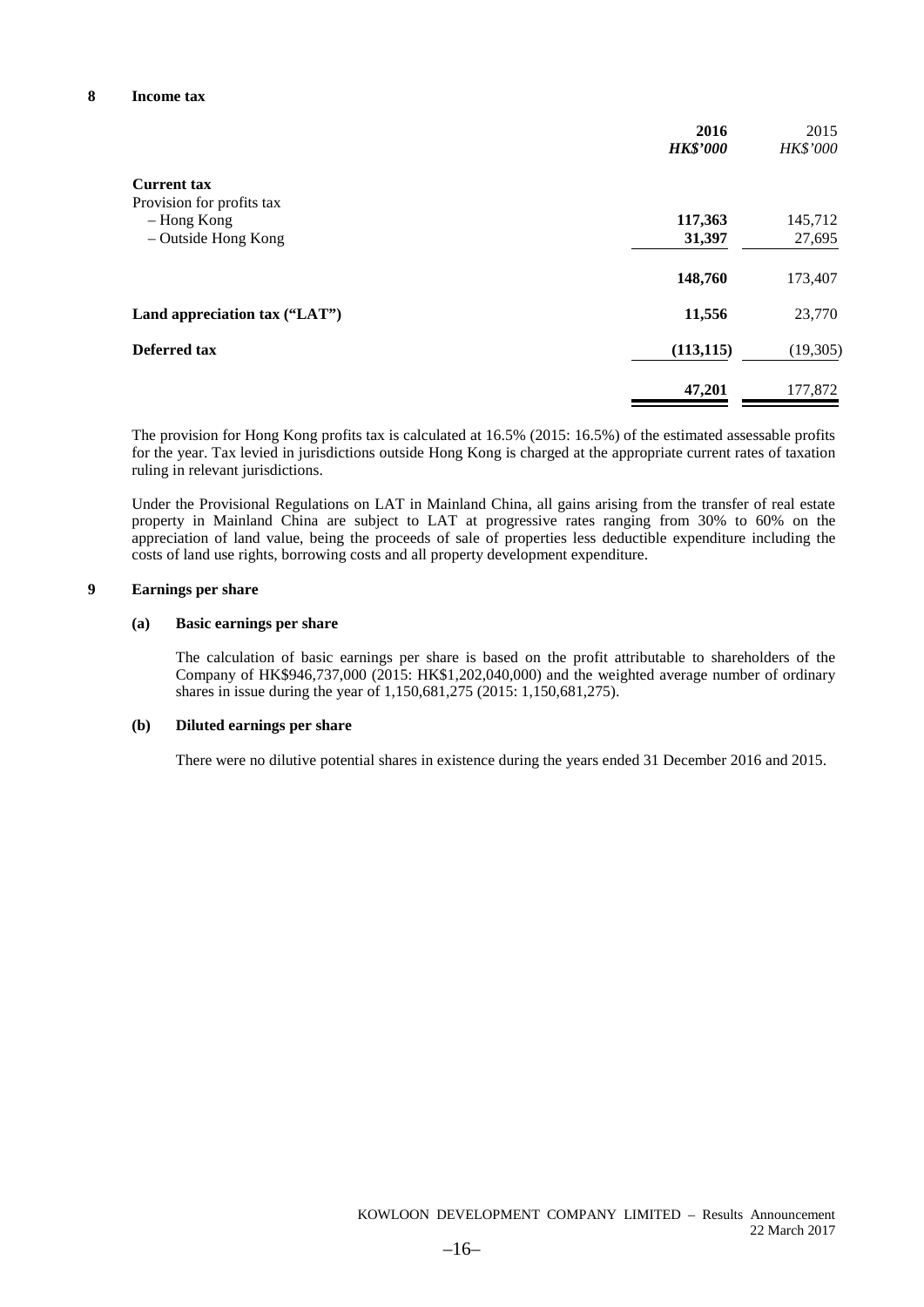| 2016                                                          | 2015            |
|---------------------------------------------------------------|-----------------|
| <b>HK\$'000</b>                                               | <b>HK\$'000</b> |
| Interim dividend declared and paid of HK\$0.21                |                 |
| $(2015: HK$0.21)$ per share<br>241,643                        | 241,643         |
| Final dividend proposed after the end of the reporting period |                 |
| of HK\$0.39 (2015: HK\$0.37) per share<br>448,766             | 425,752         |
| 690,409                                                       | 667,395         |

The final dividend declared after the year end has not been recognised as a liability at 31 December.

#### **11 Interests in property development**

Interests in property development mainly represent the Group's interests in the development of two properties located at Lote P and Lotes T+T1 of Novos Aterros da Areia Preta, in Macau under the co-investment agreements with two wholly-owned subsidiaries of the ultimate holding company. Pursuant to the terms of the co-investment agreements, the Group will provide funding to cover any shortfall in the funding of the development projects which is subject to an aggregate maximum amount. In return, the two wholly-owned subsidiaries of the ultimate holding company will pay to the Group cash flows from the development projects according to the formulae set out in the co-investment agreements. Details of the funding arrangements and other key terms of the co-investment agreements were disclosed in the Company's Circular dated 23 May 2006. Interests in property development are stated at fair value at the end of the reporting period.

In respect of the development project at Lote P, its land concession was agreed in December 1990 whereby the land use was successfully converted from industrial to residential and commercial in 2006, with a lease term of 25 years ending on 25 December 2015 (the "Expiry Date"). If the project had been completed on or before the Expiry Date, it would have become a definite land concession which would be renewable every 10 years until 2049. However, in September 2013, the Macau Special Administrative Region Government (the "Macau SAR Government") promulgated the Macau New Land Law (the "MNLL") which came into effect in March 2014. The MNLL provides that the Macau SAR Government will have the right to resume the land of any property development that is not completed and/or where the conditions as stated in the land concession for which have not been fulfilled by the stipulated expiry date without any compensation to the property owner. Owing to the delays caused by the Macau SAR Government in granting the requisite approvals and permits for the development of the project, the project could not commence until August 2014. As a result, the construction work could not be completed by the Expiry Date and all construction work is currently suspended. An application had been made to the Macau SAR Government for an extension of the Expiry Date but was declined by the relevant department of the Macau SAR Government.

Based on a legal opinion received by the Group, Polytex Corporation Limited ("PCL"), the registered owner of the property of the project and a wholly owned subsidiary of the ultimate holding company of the Company, has sufficient grounds to apply to the Courts of the Macau SAR for remedies in all aspects to continue and complete the project. A few legal actions have been initiated by the legal representatives of PCL and are now in progress. Based on the opinion of the legal expert, the Courts will consider and judge on the essential points regarding the delays caused by the Macau SAR Government and the right of PCL to claim for compensation of time in order to allow the completion of the construction work of the Lote P development project and deliver the properties to the respective purchasers. Currently, the Group is still awaiting hearing dates to be fixed by the Courts of the Macau SAR for the legal proceedings.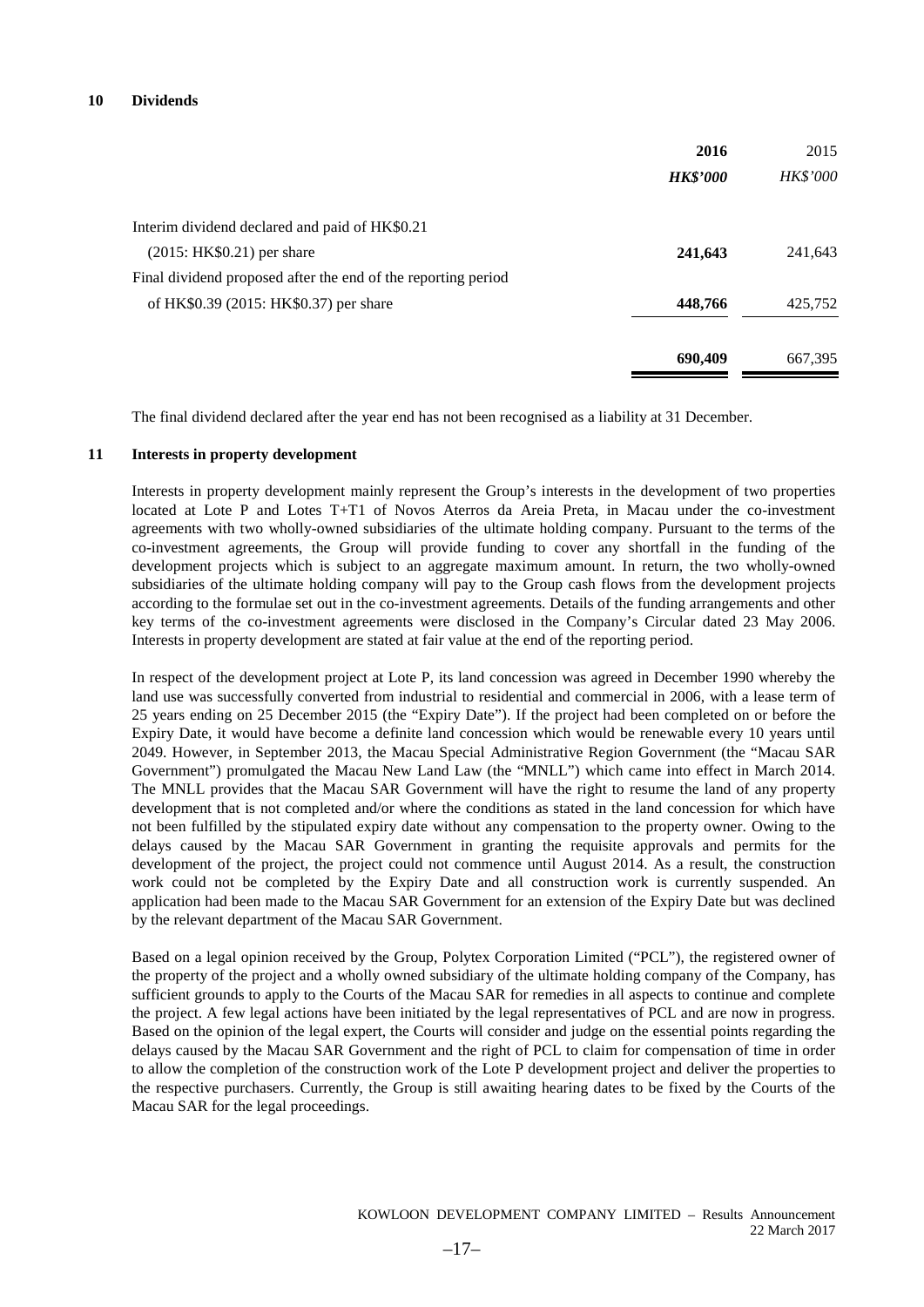#### **11 Interests in property development (continued)**

As the outcome of these court proceedings is still uncertain, management of the Company have taken into account all available evidence, including the opinion of legal experts, in preparing the discounted cash flow model in order to assess the fair value of the project. Management of the Company believe that PCL has strong legal grounds to obtain a favourable judgment so that the Lote P development project will be re-activated and completed. The construction work will be resumed as soon as practicable subject to a favourable judgment being obtained and relevant approvals being given by the Macau SAR Government. No impairment for the interests in property development was considered necessary at 31 December 2016.

In respect of the development project at Lotes T+T1, the expiry date of the land concession is 5 July 2017. Based on the current status of the development, management of the Company consider that the Lotes T+T1 project will be completed before the expiry date.

#### **12 Trade and other receivables/Loans and advances**

Included in this item are trade receivables and loans and advances (net of impairment of bad and doubtful debts) with an ageing analysis (based on the due date) as follows:

|                                          | 2016            | 2015      |
|------------------------------------------|-----------------|-----------|
|                                          | <b>HK\$'000</b> | HK\$'000  |
| Current                                  | 2,310,407       | 1,880,510 |
| Within 3 months                          | 16,648          | 28,368    |
| 3 months to 6 months                     | 350             | 1,693     |
| More than 6 months                       | 3,709           | 15,386    |
| Trade receivables and loans and advances | 2,331,114       | 1,925,957 |
| Utility and other deposits               | 42,875          | 36,144    |
| Other receivables and prepayments        | 320,180         | 458,889   |
|                                          | 2,694,169       | 2,420,990 |

The Group maintains a defined credit policy. An ageing analysis of trade receivables and loans and advances is prepared on a regular basis and is closely monitored to minimise any credit risk associated with receivables and loans and advances.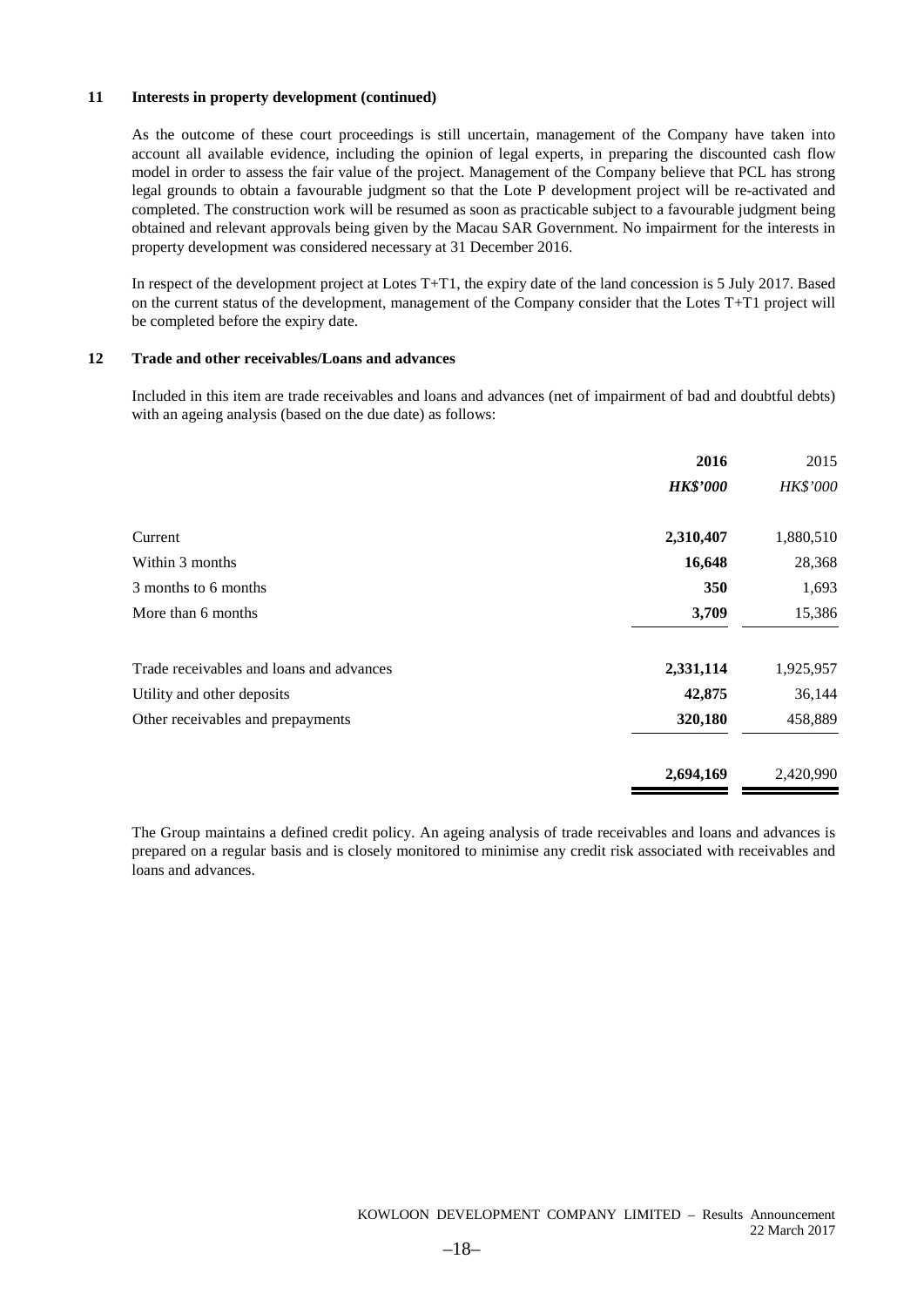### **13 Trade and other payables**

Included in this item are trade payables with an ageing analysis (based on the due date) as follows:

|                                         | 2016            | 2015      |
|-----------------------------------------|-----------------|-----------|
|                                         | <b>HK\$'000</b> | HK\$'000  |
| Not yet due or on demand                | 1,692,225       | 1,173,878 |
| Within 3 months                         | 7,422           | 54,428    |
| 3 months to 6 months                    | 18              | 121       |
| More than 6 months                      | 3               | 27,295    |
| Trade payables                          | 1,699,668       | 1,255,722 |
| Rental and other deposits               | 74,824          | 77,179    |
| Other payables and accrued expenses     | 463,844         | 608,355   |
| Deposits received on sale of properties | 2,928,281       | 4,232,069 |
|                                         | 5,166,617       | 6,173,325 |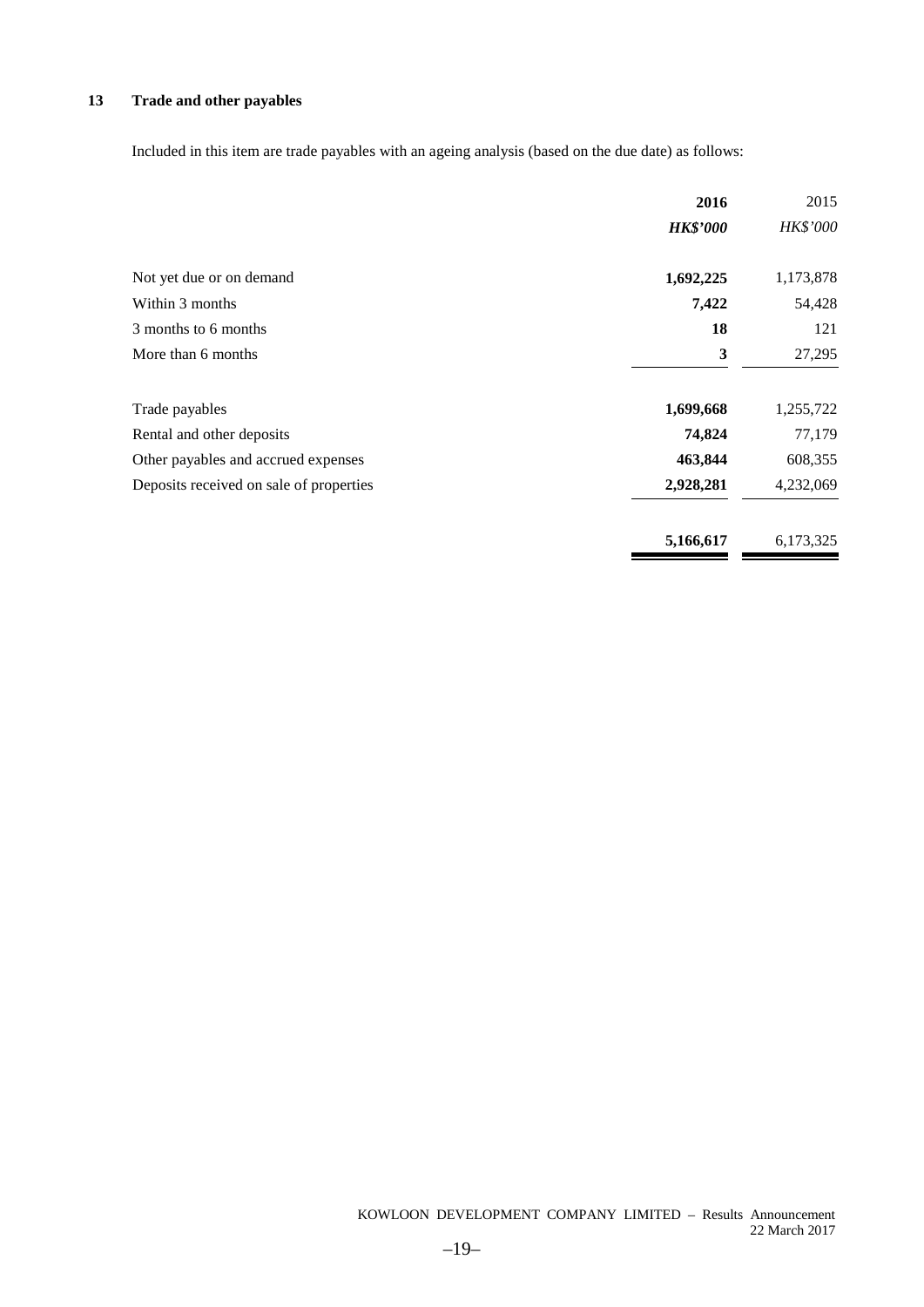# **FINANCIAL REVIEW**

# *Financial resources and bank borrowings*

The Group had total bank borrowings of HK\$10,070 million as at 31 December 2016 (31 December 2015: HK\$8,707 million), with HK\$2,544 million being repayable within one year and HK\$7,526 million being repayable after one year. Taking into account cash and cash equivalents of HK\$795 million, the Group's net bank borrowings position was HK\$9,275 million as at 31 December 2016 (31 December 2015: HK\$7,531 million). As at 31 December 2016, total loans from the ultimate holding company and a fellow subsidiary amounted to HK\$2,349 million (31 December 2015: HK\$6,439 million).

The Group's gearing ratio (calculated on the basis of net bank borrowings and total loans from ultimate holding company and a fellow subsidiary over equity attributable to shareholders of the Company) reduced to 49.3% as at 31 December 2016 (31 December 2015: 61.0%).

In January 2016, the Group acquired a subsidiary holding a land located in Tseung Kwan O in Hong Kong from the ultimate holding company at a total consideration of HK\$184 million. In January 2017, the Group accepted the terms of an offer from the government including the land premium for the proposed land exchange.

During the year, the Group continued to launch the sale of remaining units of property projects in Hong Kong, which contributed further cash inflows of exceeding HK\$2 billion to the Group. Furthermore, the Group has recorded approximately HK\$2.8 billion cash inflows mainly from sales/presales of various development projects in Mainland China.

The Group continued to actively engage in the development projects in Hong Kong and Mainland China and expended a total of approximately HK\$1,788 million for construction costs during the year.

All the Group's borrowings are arranged on a floating rate basis. The Group will closely monitor and manage its exposure to interest rate fluctuations and will consider engaging in relevant hedging arrangements when considered appropriate.

With the investments in Mainland China, the Group is exposed to exchange fluctuations in Renminbi ("RMB"). Using external borrowings in RMB together with revenue and cash generated from the development projects in Mainland China, serves as a natural hedge against the exchange rate risk of RMB.

In respect of the Group's oil business in Kazakhstan, the Group is exposed to the exchange fluctuations in the Tenge ("KZT"), the local currency of Kazakhstan, because the majority of operating expenses and capital expenditure are denominated in KZT, while a significant portion of its revenue is denominated in United States dollars. As at 31 December 2016, the Group did not have any outstanding financial instruments entered into for hedging purposes. Nevertheless, the Group is closely monitoring its overall foreign exchange exposure and interest rate exposure and will adopt a proactive but prudent approach to minimise the relevant exposures when necessary.

With the financing facilities in place, recurrent rental income from investment properties, cash inflows from presale/sale of the Group's development projects and the financial support from the ultimate holding company, the Group has sufficient financial resources to satisfy its commitments and future funding requirements.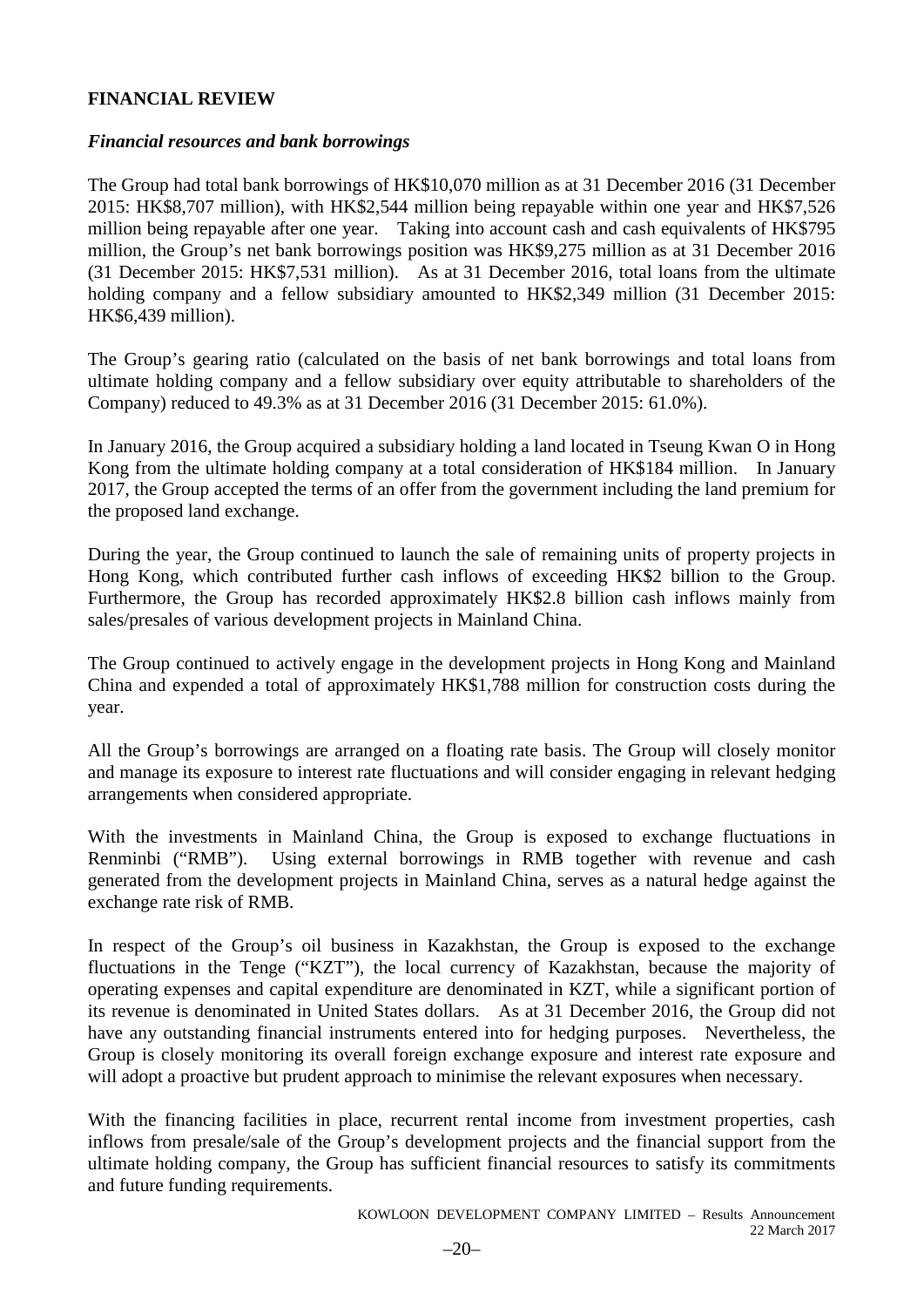# *Capital commitments*

As at 31 December 2016, the Group had commitments in connection with the Group's investment properties amounting to HK\$30 million.

# *Pledge of assets*

As at 31 December 2016, properties having a value of HK\$18,679 million and bank deposits of HK\$15 million were pledged to financial institutions mainly to secure credit facilities extended to the Group.

# *Contingent liabilities*

The Group has given several guarantees in respect of banking facilities granted to a joint venture in Mainland China. Guarantees have been provided to a joint venture amounting to HK\$1,012 million, representing a 50% proportional guarantee in respect of HK\$2,024 million term loan facilities. The facilities were utilised to the extent of HK\$1,755 million as at 31 December 2016.

# **HUMAN RESOURCES**

As of 31 December 2016, the Group had a total of 941 employees (2015: 890 employees), of which 539 were Hong Kong staff, 190 were Mainland China staff and 212 were staff in other regions. The increase in headcount was mainly to match business growth. During the year, total staff costs increased to HK\$242 million (2015: HK\$233 million) due to salary revisions in July 2016 and an increase in headcount. Salary levels of employees are competitive. Discretionary bonuses are granted based on the performance of the Group as well as the performance of individuals to attract, motivate and retain talented people.

The Group believes that the quality of its human resources is critical for it to maintain a strong competitive edge. The Group has conducted a range of training programmes through various institutions to strengthen employees' all-round skills and knowledge, aiming to well equip them to cope with its development in the ever-changing economy.

In addition, the Group established a recreation club and held an annual dinner and Christmas party for employees during the year to promote team spirit and loyalty and to promote communication between departments.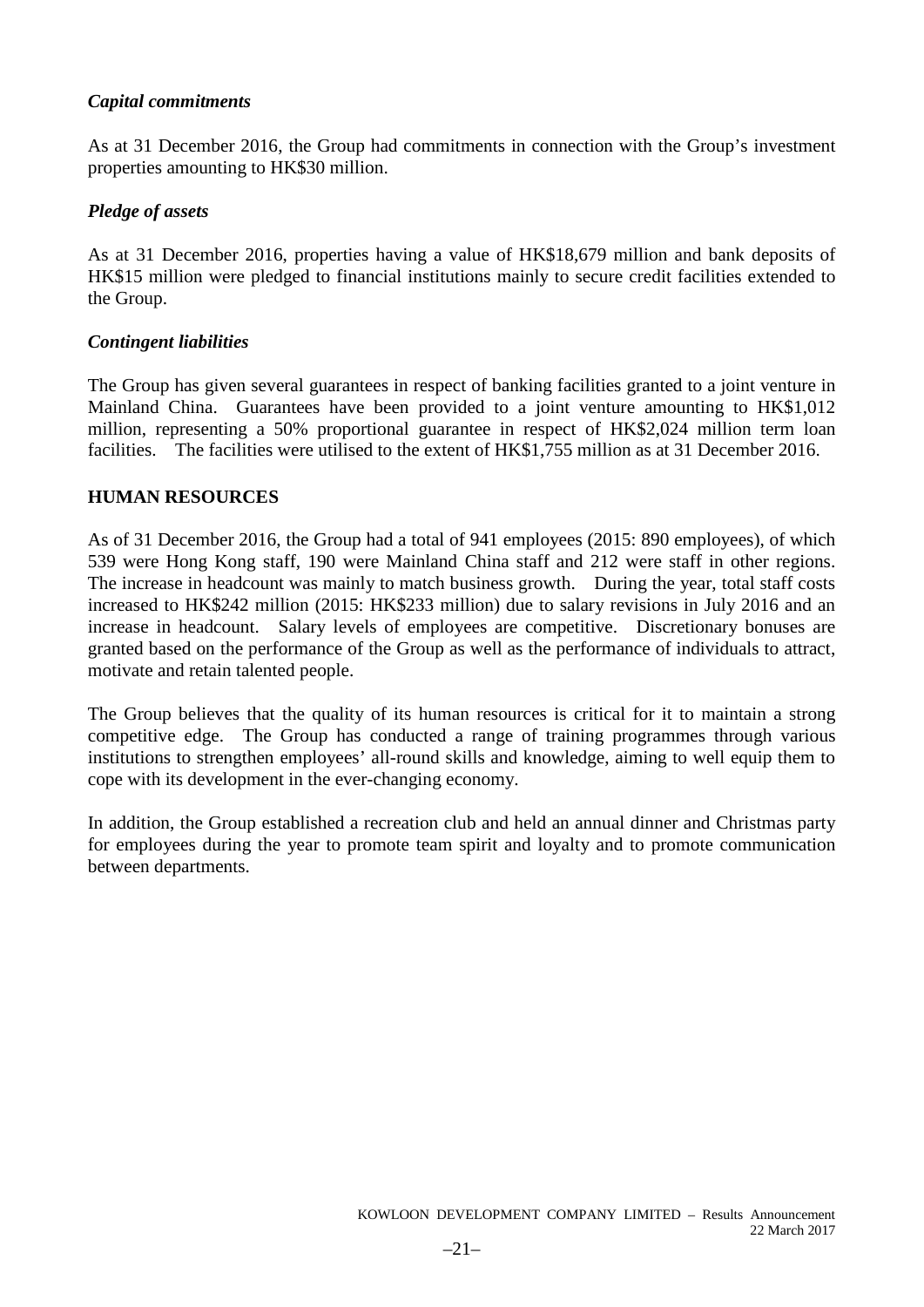# **OTHER INFORMATION**

# *Review by Audit Committee*

The Audit Committee of the Company has reviewed and discussed with the Company's auditor, KPMG, Certified Public Accountants, the consolidated financial statements of the Group for the year ended 31 December 2016 including critical accounting policies and practices adopted by the Group.

# *Scope of Work of KPMG*

The financial figures in respect of the preliminary announcement of the Group's results for the year ended 31 December 2016 have been compared by the Company's auditor, KPMG, Certified Public Accountants, to the amounts set out in the Group's consolidated financial statements for the year ended 31 December 2016 and the amounts were found to be in agreement. The work performed by KPMG in this respect did not constitute an assurance engagement in accordance with Hong Kong Standards on Auditing, Hong Kong Standards on Review Engagements or Hong Kong Standards on Assurance Engagements issued by the Hong Kong Institute of Certified Public Accountants, and consequently no assurance has been expressed by KPMG on this announcement.

# *Compliance with the Corporate Governance Code*

The Company has complied throughout the year with all code provisions as set out in the Corporate Governance Code contained in Appendix 14 to the Rules Governing the Listing of Securities of The Stock Exchange of Hong Kong Limited (the "Listing Rules"), with the exception of Code Provisions A.2.1 and A.6.7 as explained below:

# Code Provision A.2.1

Mr Or Wai Sheun, the Chairman, has performed the combined role as the chairman and the chief executive taking charge of the overall operations of the Group. This combining of the roles enables the Company to make prompt and effective decisions. The Company's approach to corporate governance emphasises the quality of the Board's governance and accountability to shareholders. In ensuring proper ethical and responsible decision making, the Board has established a series of mechanisms for formal review of particular aspects of the Company's affairs. Important decisions, including those which may be expected to affect the long-term shareholder interests, are made by the Board and applicable Board committees.

# Code Provision A.6.7

All Non-executive Directors and Independent Non-executive Directors attended the Annual General Meeting of the Company held on 28 June 2016 (the "AGM"), other than an Independent Non-executive Director who was unable to attend the AGM as he was overseas at the time.

# *Purchase, Sale or Redemption of the Company's Listed Securities*

Neither the Company nor any of its subsidiaries has purchased, sold or redeemed any listed securities of the Company during the year ended 31 December 2016.